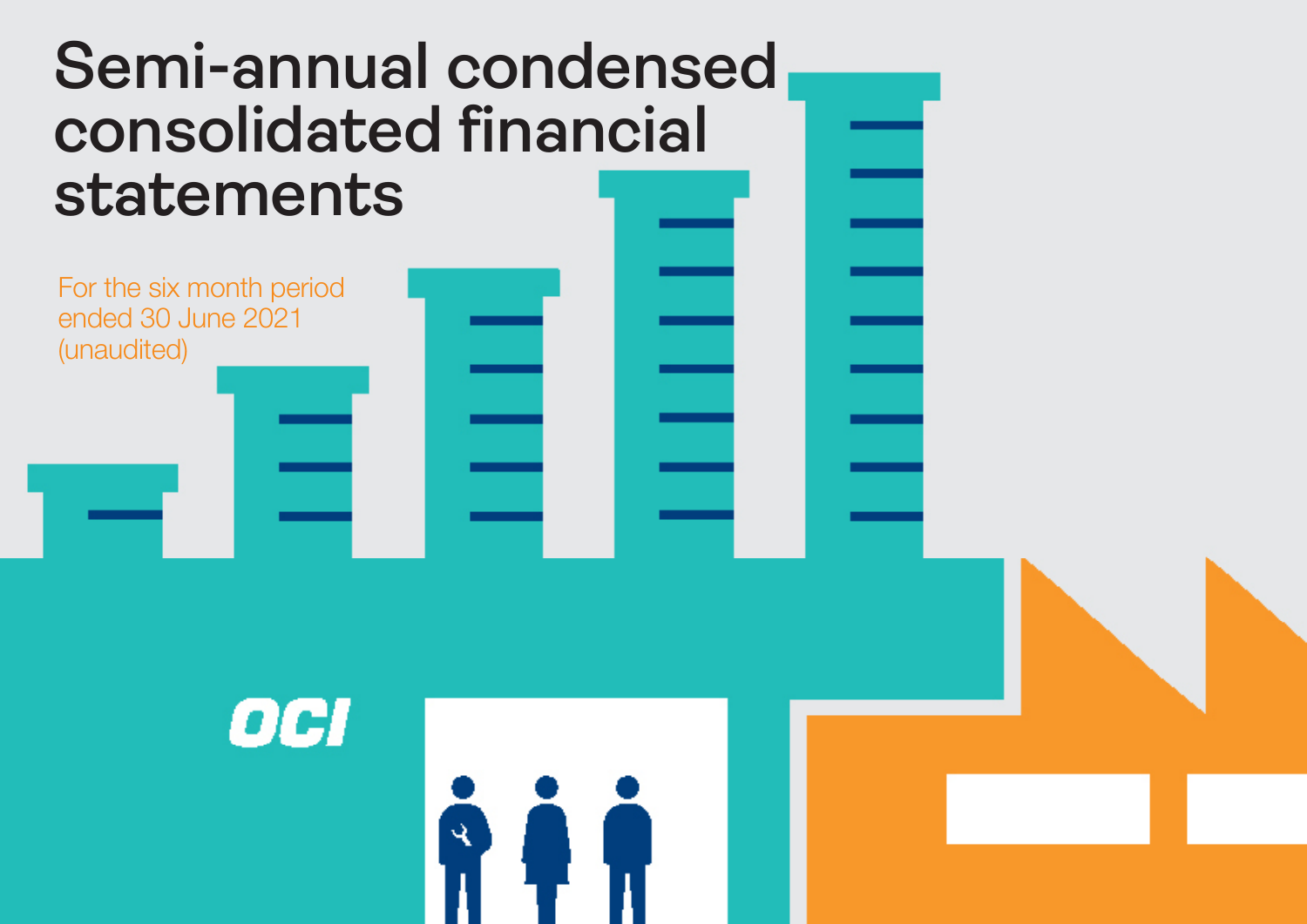### SEMI-ANNUAL MANAGEMENT REPORT

#### Condensed consolidated income statement

| \$ million                                                                      | 30 June 2021 | 30 June 2020 |
|---------------------------------------------------------------------------------|--------------|--------------|
| Revenue                                                                         | 2,582.5      | 1,686.5      |
| Gross profit                                                                    | 745.0        | 204.0        |
| Operating profit                                                                | 622.9        | 107.9        |
| <b>Adiusted EBITDA<sup>1</sup></b>                                              | 987.2        | 412.5        |
| Adjusted EBITDA margin <sup>1</sup>                                             | 38.2%        | 24.5%        |
| Reported EBITDA                                                                 | 933.5        | 397.5        |
| Reported EBITDA margin                                                          | 36.1%        | 23.6%        |
| Net finance cost                                                                | (134.1)      | (110.8)      |
| Net profit                                                                      | 447.9        | (33.7)       |
| Reported net profit / (loss) attributable to owners of the Company              | 244.9        | (83.8)       |
| Adjusted net profit / (loss) attributable to owners of the Company <sup>1</sup> | 215.5        | (101.9)      |

#### **Outlook**

The outlook for OCI and our end markets remain robust for the remainder of this year and beyond, supported by strong underlying demand for nitrogen fertilizers driven by healthy farm economics, and a continued recovery in our industrial markets for ammonia, methanol, melamine and DEF. We continue to see strong demand for a wide range of downstream products used across various end markets including construction, automotive and textiles. Furthermore, the recovery in transportation applications increasingly bolsters demand for our products, keeping market conditions tight. Based on the current market outlook for selling prices for 2021, we expect a drop in net leverage (net debt / adjusted EBITDA) to below our target of 2.0x through the cycle by year-end 2021.

#### Fertiglobe IPO

As mentioned in the press release dated 12 April 2021, OCI N.V. and Abu Dhabi National Oil Company (ADNOC) are considering an initial public offering (IPO) of their nitrogen-fertilizer partnership Fertiglobe.

#### Risks and uncertainties

A description of OCI's risk management system and an overview of potentially important risks for OCI are provided in the Annual Report 2020. OCI has reviewed the developments in the first six months of 2021 and assessed the risks for the year. Based on these assessments OCI has concluded that the most important risks and responses as reported in the Annual Report 2020 are still applicable.

#### Related party transactions

During the six-month period ended 30 June 2021, no related party transactions outside the normal course of business occurred. Reference is made to the Annual Report 2020 for an overview of related party transactions. OCI did not enter in any new related party transactions during the six-month period ended 30 June 2021.

| \$ million                             | Performance drivers six-month period ended 30 June 2021                                                                                                                                                                                                                                                                                                                                                                                                                                                                                                                                                                                                                       |
|----------------------------------------|-------------------------------------------------------------------------------------------------------------------------------------------------------------------------------------------------------------------------------------------------------------------------------------------------------------------------------------------------------------------------------------------------------------------------------------------------------------------------------------------------------------------------------------------------------------------------------------------------------------------------------------------------------------------------------|
| Revenue                                | • Sales volumes: increased by 5% reaching a record 7.6 million metric tons, primarily<br>due to a 4% increase in own product sold as well as an 8% increase in traded<br>volumes sold.<br>• Selling prices: improved substantially year-on-year for all our products. Together<br>with the increased sales volumes this resulted in an increase of 53% in revenues<br>compared to the six-month period ended 30 June 2020.                                                                                                                                                                                                                                                    |
| Adjusted<br><b>EBITDA</b> <sup>1</sup> | • Adjusted EBITDA increased by 139% or USD 574.7 million to USD 987.2 million for<br>the six-month period ended 30 June 2021, primarily driven by the revenue growth.<br>• EBITDA margin improved resulting from higher utilization rates of our plants and<br>favorable selling prices, partly offset by unfavorable gas prices in mainly EU and US.                                                                                                                                                                                                                                                                                                                         |
| <b>Operating profit</b>                | Operating profit increased by 477.3% or USD 515.0 million during the six-month<br>period ended 30 June 2021 as compared to the same period in 2020, primarily as a<br>result of:<br>• Gross profit increased by USD 541.0 million due to a USD 896.0 million increase in<br>revenue, partially offset by a USD 355.0 million increase in cost of sales.<br>. Selling, general and administrative expenses increased by USD 13.5 million to USD<br>122.7 million.                                                                                                                                                                                                              |
| <b>Financing cost</b>                  | • Finance income decreased by USD 25.5 million to USD 6.4 million, mainly driven by<br>a decrease in foreign exchange gains.<br>. Finance cost decreased by USD 2.2 million to USD 140.5 million. This was primarily<br>due to a USD 8.3 million decrease in foreign exchange loss, partially offset by a USD<br>6.1 million increase in interest expense on financial liabilities.<br>• The foreign exchange gains and losses mainly relate to external financing and to<br>the revaluation of intercompany balances in foreign currencies.<br>• Like-for-like interest on loans and borrowings was reduced by USD 28 million in the<br>six-month period ended 30 June 2021. |
| Net profit                             | • Net profit of USD 447.9 million in the six-month period ended 30 June 2021,<br>compared to a loss of USD 33.7 million in the same period in 2020, primarily driven<br>by a higher operating profit.<br>• Adjusted net profit / (loss) attributable to the owners of the Company was a profit of<br>USD 215.5 million in the six-month period ended 30 June 2021, compared to a loss<br>of USD 101.9 million in the same period in 2020.                                                                                                                                                                                                                                     |

1 OCI N.V. uses Alternative Performance Measures ('APM') to provide a better understanding of the underlying developments of the performance of the business. The APMs are not defined in IFRS and should be used as supplementary information in conjunction with the most directly comparable IFRS measures. The definition of the APM and a detailed reconciliation between the APM and the most directly comparable IFRS measure can be found on pages 16 - 17 of the report.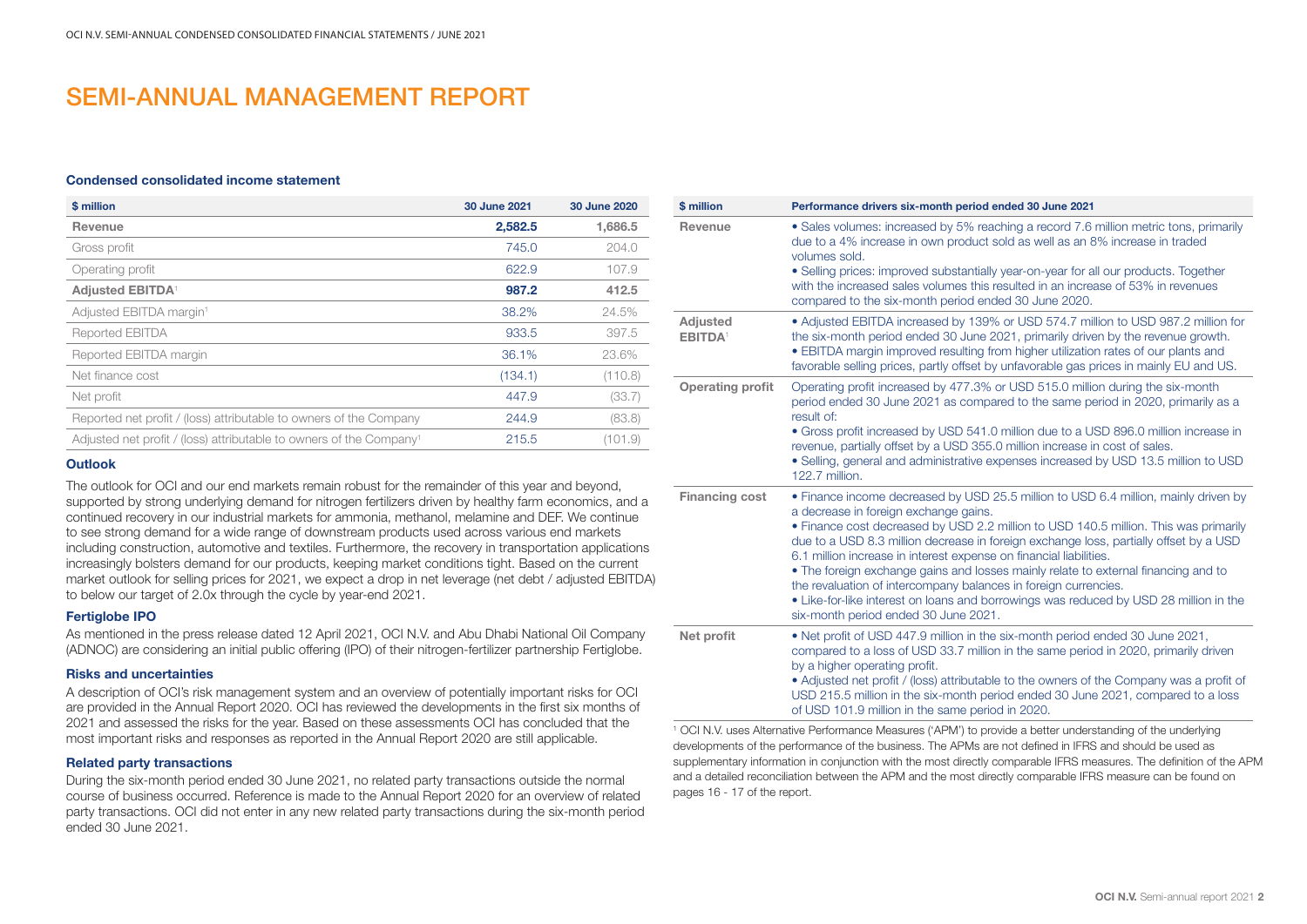### SEMI-ANNUAL MANAGEMENT REPORT

#### Condensed consolidated statement of cash flows

| \$ million                              | 30 June 2021 | 30 June 2020 |
|-----------------------------------------|--------------|--------------|
| Cash and cash equivalents at 1 January  | 686.3        | 600.5        |
| Cash flows from operating activities    | 830.7        | 238.1        |
| Cash flows used in investing activities | (75.8)       | (161.2)      |
| Cash flows used in financing activities | (443.1)      | (5.8)        |
| Net cash flow                           | 311.8        | 71.1         |
| Currency translation adjustments        | (10.9)       | (26.5)       |
| Cash and cash equivalents at 30 June    | 987.2        | 645.1        |
| Free cash flow <sup>1</sup>             | 723.3        | 81.5         |

#### Net debt

| \$ million                       |         | 30 June 2021 31 December 2020 |
|----------------------------------|---------|-------------------------------|
| Long-term interest-bearing debt  | 3.815.0 | 4.226.9                       |
| Short-term interest-bearing debt | 205.8   | 189.7                         |
| Gross interest-bearing debt      | 4.020.8 | 4.416.6                       |
| Cash and cash equivalents        | 987.2   | 686.3                         |
| Net debt                         | 3.033.6 | 3.730.3                       |

| \$ million                                    | Performance drivers six-month period ended 30 June 2021                                                                                                                                                                                                                                                                                                                                                                                                                                                                                                                                                                   |
|-----------------------------------------------|---------------------------------------------------------------------------------------------------------------------------------------------------------------------------------------------------------------------------------------------------------------------------------------------------------------------------------------------------------------------------------------------------------------------------------------------------------------------------------------------------------------------------------------------------------------------------------------------------------------------------|
| Cash flows<br>from operating<br>activities    | • Cash flows from operating activities primarily reflect the net profit of USD 447.9<br>million in the six-month period ended 30 June 2021, compared to the net loss of<br>USD 33.7 million in the same period in 2020, an improvement of USD 481.6 million,<br>and a positive working capital change of USD 26.8 million.                                                                                                                                                                                                                                                                                                |
| Cash flows used<br>in investing<br>activities | • Cash flows used in investing activities were USD 85.4 million lower than in the six-<br>month period ended 30 June 2020, primarily due to lower cash capital expenditures<br>of USD 87.6 million in 2021 compared to USD 163.8 million in 2020, of which<br>maintenance capital expenditure was USD 85.4 million and USD 142.6 million<br>respectively.                                                                                                                                                                                                                                                                 |
| Cash flows used<br>in financing<br>activities | • Cash flows used in financing activities were USD 443.1 million in the six-month<br>period ended 30 June 2021, compared to USD 5.8 million in the same period in<br>2020.<br>• Net repayments of borrowings and proceeds from borrowings were USD 351.4<br>million (cash outflow), mainly related to the accelerated repayments of IFCo bonds<br>and 10% of the 2024 and 2025 USD bonds (in total USD 247.2 million) and regular<br>repayments of outstanding borrowings at Sorfert, Fertiglobe Holding and EFC. The<br>remainder is related to regular borrowings and repayments of the revolving credit<br>facilities. |
| Free cash flow <sup>1</sup>                   | • Free cash flow before growth capital expenditure amounted to USD 723.3 million<br>in the six-month period ended 30 June 2021 reflecting the reported EBITDA for the<br>year, working capital inflows, maintenance capital expenditure, dividends to non-<br>controlling interests and cash interest paid of USD 110.2 million.                                                                                                                                                                                                                                                                                          |
| Gross debt                                    | • Gross debt decreased by USD 395.8 million due to repayments of USD 845.8<br>million and impact of exchange differences on Euro denominated debt, partially offset<br>by USD 494.4 proceeds from loans.                                                                                                                                                                                                                                                                                                                                                                                                                  |
| Cash and cash<br>equivalents                  | • Cash and cash equivalents increased as a result of positive free cash flow to USD<br>987.2 million as at 30 June 2021 compared to USD 686.3 as at 31 December 2020.                                                                                                                                                                                                                                                                                                                                                                                                                                                     |
| Net debt                                      | . Net debt stood at USD 3,033.6 million as at 30 June 2021, down from USD<br>3,730.3 million as at 31 December 2020, resulting from the positive free cash flow<br>generation.                                                                                                                                                                                                                                                                                                                                                                                                                                            |

1 OCI N.V. uses Alternative Performance Measures ('APM') to provide a better understanding of the underlying developments of the performance of the business. The APMs are not defined in IFRS and should be used as supplementary information in conjunction with the most directly comparable IFRS measures. The definition of the APM and a detailed reconciliation between the APM and the most directly comparable IFRS measure can be found on pages 16 - 17 of the report.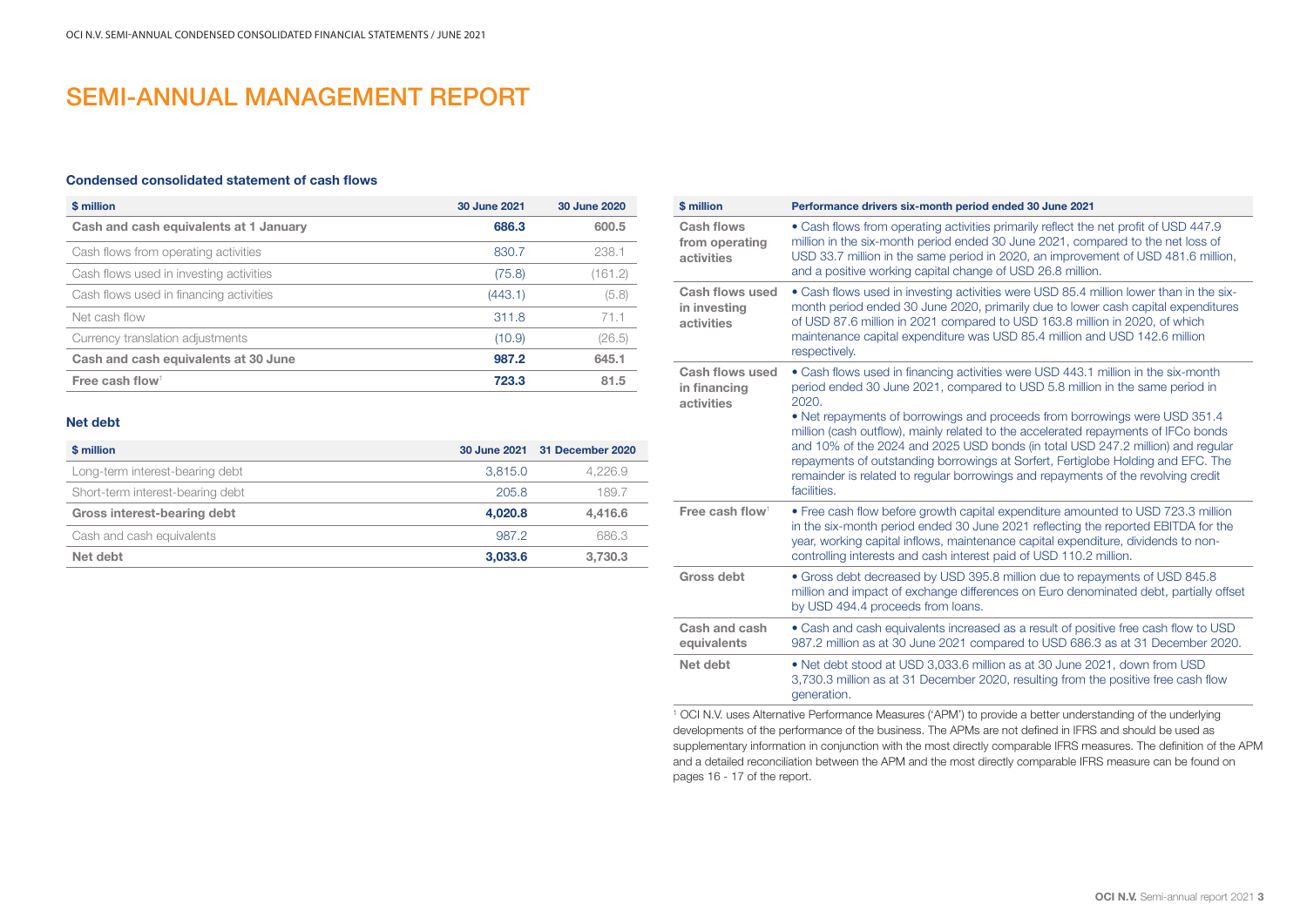# CONSOLIDATED STATEMENT OF FINANCIAL POSITION AS AT

| \$ millions                                                       | <b>Note</b> | 30 June<br>2021 | 31 December<br>2020 |
|-------------------------------------------------------------------|-------------|-----------------|---------------------|
|                                                                   |             |                 |                     |
| <b>Assets</b>                                                     |             |                 |                     |
| Non-current assets                                                |             |                 |                     |
| Property, plant and equipment                                     |             | 5,969.1         | 6,244.3             |
| Right-of-use assets                                               |             | 265.3           | 279.4               |
| Goodwill and other intangible assets                              | (8)         | 485.8           | 486.5               |
| Trade and other receivables                                       |             | 2.6             | 3.5                 |
| Equity-accounted investees                                        |             | 498.1           | 468.7               |
| Financial assets at fair value through other comprehensive income |             | 26.9            | 30.0                |
| Deferred tax assets                                               |             | 0.7             | 0.8                 |
| <b>Total non-current assets</b>                                   |             | 7,248.5         | 7,513.2             |
| <b>Current assets</b>                                             |             |                 |                     |
| Inventories                                                       |             | 272.3           | 293.8               |
| Trade and other receivables                                       |             | 641.3           | 600.9               |
| Income tax receivables                                            |             | 19.3            | 2.8                 |
| Cash and cash equivalents                                         |             | 987.2           | 686.3               |
| <b>Total current assets</b>                                       |             | 1,920.1         | 1,583.8             |
| <b>Total assets</b>                                               |             | 9,168.6         | 9,097.0             |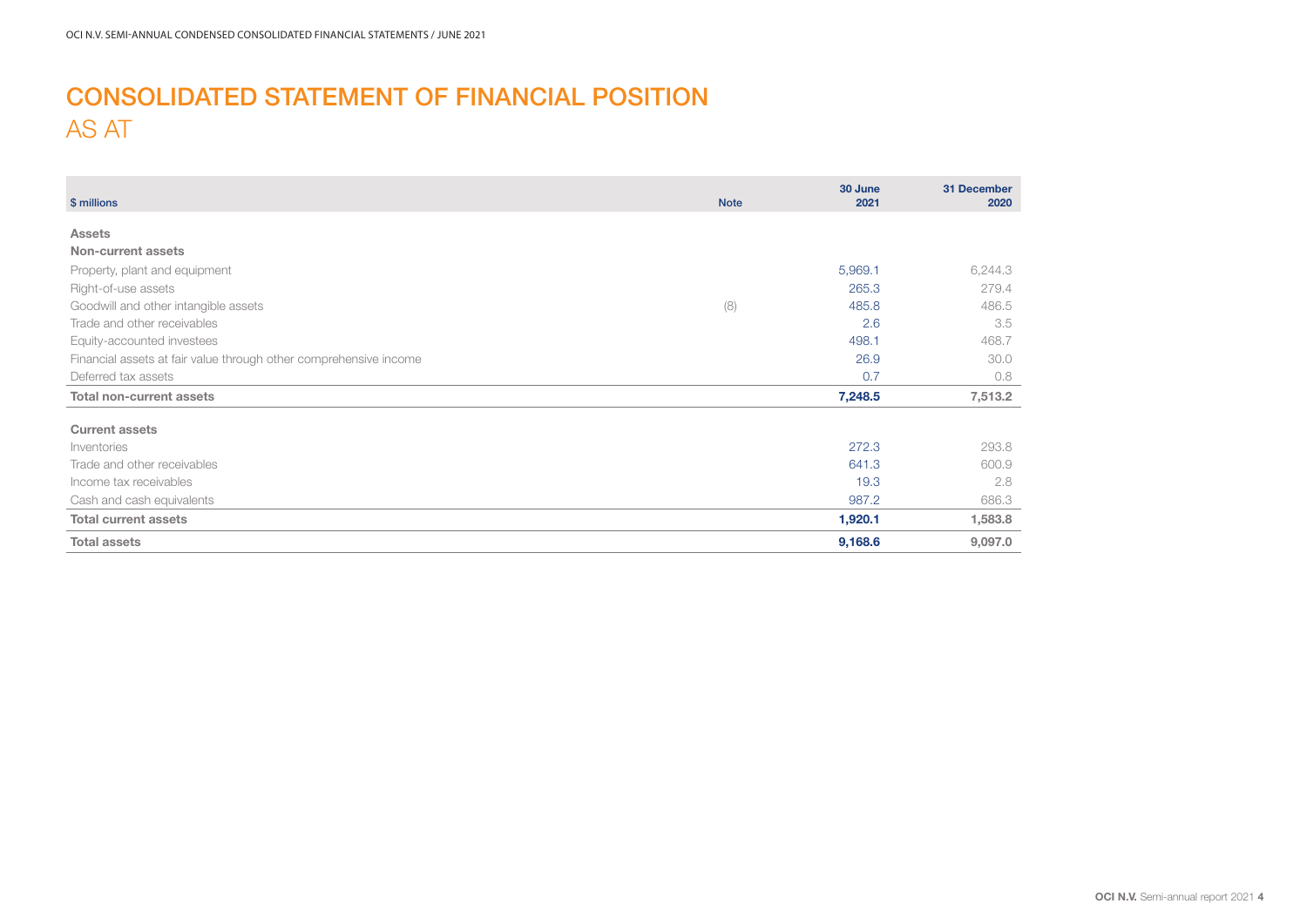# CONSOLIDATED STATEMENT OF FINANCIAL POSITION CONTINUED AS AT

| \$ millions                                  | <b>Note</b>            | 30 June<br>2021 | 31 December<br>2020 |
|----------------------------------------------|------------------------|-----------------|---------------------|
| <b>Equity</b>                                |                        |                 |                     |
| Share capital                                |                        | 5.6             | 5.6                 |
| Share premium                                |                        | 6,316.3         | 6,316.3             |
| Reserves                                     |                        | (358.8)         | (338.4)             |
| Retained earnings                            |                        | (4,606.8)       | (4, 851.8)          |
| Equity attributable to owners of the Company |                        | 1,356.3         | 1,131.7             |
| Non-controlling interests                    |                        | 1,506.8         | 1,540.1             |
| <b>Total equity</b>                          |                        | 2,863.1         | 2,671.8             |
| Liabilities                                  |                        |                 |                     |
| Non-current liabilities                      |                        |                 |                     |
| Loans and borrowings                         | $\left( \odot \right)$ | 3,815.0         | 4,226.9             |
| Lease obligations                            |                        | 239.2           | 248.6               |
| Trade and other payables                     |                        | 23.7            | 25.7                |
| Provisions                                   |                        | 3.0             | 3.0                 |
| Deferred tax liabilities                     |                        | 523.3           | 515.5               |
| <b>Total non-current liabilities</b>         |                        | 4,604.2         | 5,019.7             |
| <b>Current liabilities</b>                   |                        |                 |                     |
| Loans and borrowings                         | (9)                    | 205.8           | 189.7               |
| Lease obligations                            |                        | 41.7            | 43.6                |
| Trade and other payables                     |                        | 1,293.7         | 1,003.6             |
| Provisions                                   | (14)                   | 135.9           | 158.3               |
| Income tax payables                          |                        | 24.2            | 10.3                |
| <b>Total current liabilities</b>             |                        | 1,701.3         | 1,405.5             |
| <b>Total liabilities</b>                     |                        | 6,305.5         | 6,425.2             |
| <b>Total equity and liabilities</b>          |                        | 9,168.6         | 9,097.0             |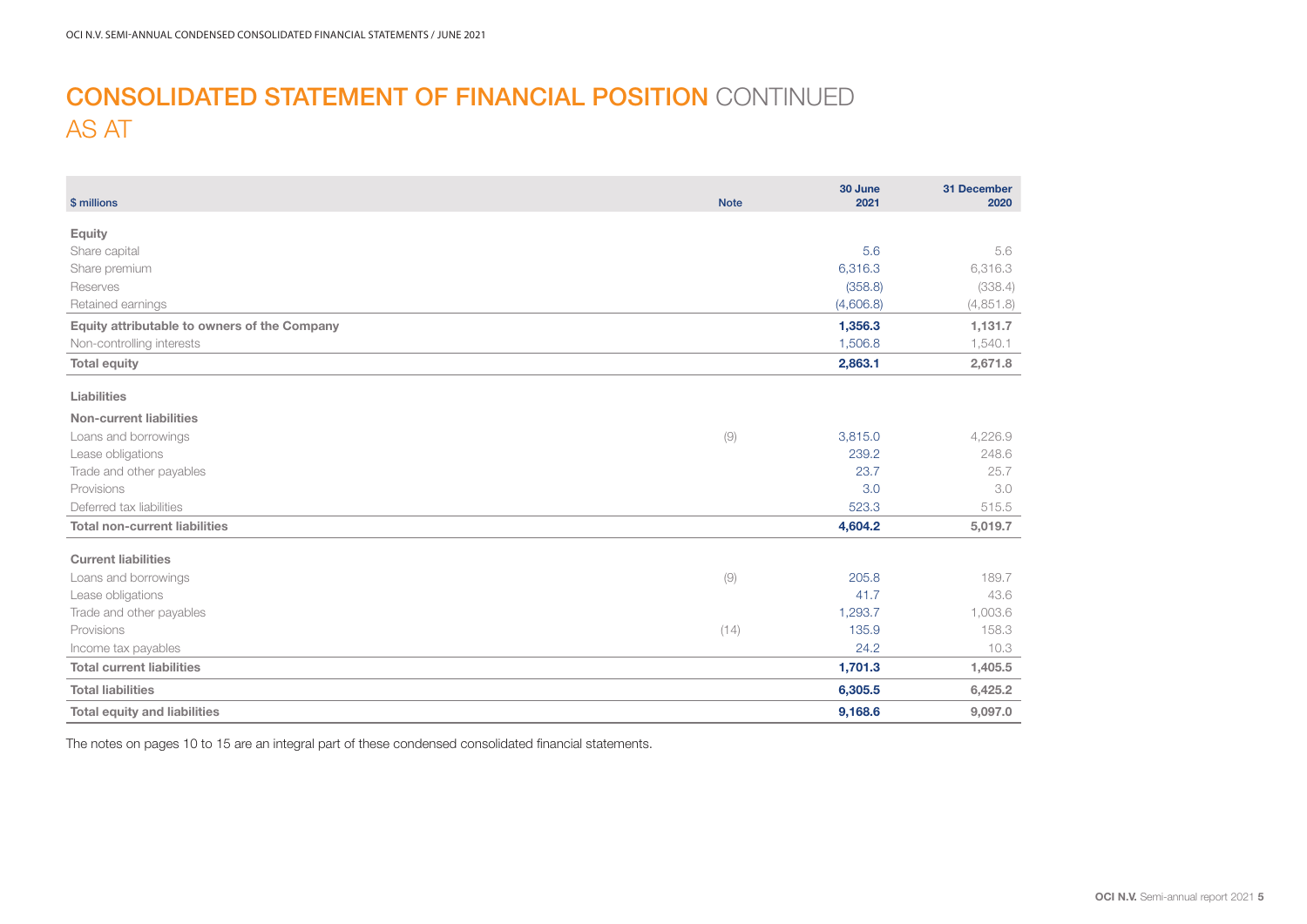### CONSOLIDATED STATEMENT OF PROFIT OR LOSS AND OTHER COMPREHENSIVE INCOME

| \$ millions                                                                                                                                                                                                                                                                                                                                                                                                                                                                        | <b>Note</b> | <b>Three month</b><br>period ended<br>30 June 2021 | <b>Three month</b><br>period ended<br>30 June 2020  | <b>Six month</b><br>period ended<br>30 June 2021     | <b>Six month</b><br>period ended<br>30 June 2020    |
|------------------------------------------------------------------------------------------------------------------------------------------------------------------------------------------------------------------------------------------------------------------------------------------------------------------------------------------------------------------------------------------------------------------------------------------------------------------------------------|-------------|----------------------------------------------------|-----------------------------------------------------|------------------------------------------------------|-----------------------------------------------------|
| Revenue                                                                                                                                                                                                                                                                                                                                                                                                                                                                            | (13)        | 1.462.9                                            | 875.4                                               | 2.582.5                                              | 1.686.5                                             |
| Cost of sales                                                                                                                                                                                                                                                                                                                                                                                                                                                                      | (10)        | (1,058.3)                                          | (748.7)                                             | (1,837.5)                                            | (1,482.5)                                           |
| <b>Gross profit</b>                                                                                                                                                                                                                                                                                                                                                                                                                                                                |             | 404.6                                              | 126.7                                               | 745.0                                                | 204.0                                               |
| Other income                                                                                                                                                                                                                                                                                                                                                                                                                                                                       |             | 0.2                                                | (0.4)                                               | 1.1                                                  | 13.4                                                |
| Selling, general and administrative expenses                                                                                                                                                                                                                                                                                                                                                                                                                                       | (10)        | (62.1)                                             | (52.1)                                              | (122.7)                                              | (109.2)                                             |
| Other expenses                                                                                                                                                                                                                                                                                                                                                                                                                                                                     |             | (0.4)                                              | (0.3)                                               | (0.5)                                                | (0.3)                                               |
| <b>Operating profit</b>                                                                                                                                                                                                                                                                                                                                                                                                                                                            |             | 342.3                                              | 73.9                                                | 622.9                                                | 107.9                                               |
|                                                                                                                                                                                                                                                                                                                                                                                                                                                                                    |             |                                                    |                                                     |                                                      |                                                     |
| Finance income                                                                                                                                                                                                                                                                                                                                                                                                                                                                     | (11)        | (1.7)                                              | (4.1)                                               | 6.4                                                  | 31.9                                                |
| Finance cost<br>Net finance cost                                                                                                                                                                                                                                                                                                                                                                                                                                                   | (11)        | (65.7)                                             | (41.7)                                              | (140.5)                                              | (142.7)                                             |
|                                                                                                                                                                                                                                                                                                                                                                                                                                                                                    | (11)        | (67.4)<br>31.1                                     | (45.8)                                              | (134.1)<br>31.8                                      | (110.8)                                             |
| Income from equity-accounted investees (net of tax)                                                                                                                                                                                                                                                                                                                                                                                                                                |             | 306.0                                              | (20.1)<br>8.0                                       | 520.6                                                | (27.4)                                              |
| Profit / (loss) before income tax<br>Income tax                                                                                                                                                                                                                                                                                                                                                                                                                                    |             | (42.6)                                             |                                                     | (72.7)                                               | (30.3)                                              |
| Net profit / (loss)                                                                                                                                                                                                                                                                                                                                                                                                                                                                |             | 263.4                                              | (6.2)<br>1.8                                        | 447.9                                                | (3.4)<br>(33.7)                                     |
| Other comprehensive income:<br>Items that are or may be reclassified subsequently to profit or loss<br>Movement in hedge reserve<br>Currency translation differences<br>Currency translation differences from equity-accounted investees<br>Items that will not be reclassified to profit or loss<br>Changes in the fair value of financial assets at fair value through other comprehensive income<br>Other comprehensive income, net of tax<br><b>Total comprehensive income</b> |             | (1.8)<br>0.3<br>0.1<br>(4.5)<br>(5.9)<br>257.5     | 0.8<br>(50.0)<br>(0.2)<br>(1.1)<br>(50.5)<br>(48.7) | (7.7)<br>(19.9)<br>(0.5)<br>(5.7)<br>(33.8)<br>414.1 | 0.6<br>(47.6)<br>(0.5)<br>(3.5)<br>(51.0)<br>(84.7) |
| Profit / (loss) attributable to:                                                                                                                                                                                                                                                                                                                                                                                                                                                   |             |                                                    |                                                     |                                                      |                                                     |
| Owners of the Company                                                                                                                                                                                                                                                                                                                                                                                                                                                              |             | 146.3                                              | (2.4)                                               | 244.9                                                | (83.8)                                              |
| Non-controlling interests                                                                                                                                                                                                                                                                                                                                                                                                                                                          |             | 117.1                                              | 4.2                                                 | 203.0                                                | 50.1                                                |
| Net profit / (loss)                                                                                                                                                                                                                                                                                                                                                                                                                                                                |             | 263.4                                              | 1.8                                                 | 447.9                                                | (33.7)                                              |
| Total comprehensive income attributable to:<br>Owners of the Company<br>Non-controlling interests<br>Total comprehensive income                                                                                                                                                                                                                                                                                                                                                    |             | 143.6<br>113.9<br>257.5                            | (37.7)<br>(11.0)<br>(48.7)                          | 221.1<br>193.0<br>414.1                              | (102.7)<br>18.0<br>(84.7)                           |
| Earnings / (loss) per share (in USD)                                                                                                                                                                                                                                                                                                                                                                                                                                               |             |                                                    |                                                     |                                                      |                                                     |
| Basic earnings / (loss) per share<br>Diluted earnings / (loss) per share                                                                                                                                                                                                                                                                                                                                                                                                           |             | 0.697<br>0.693                                     | (0.011)<br>(0.011)                                  | 1.167<br>1.160                                       | (0.400)<br>(0.400)                                  |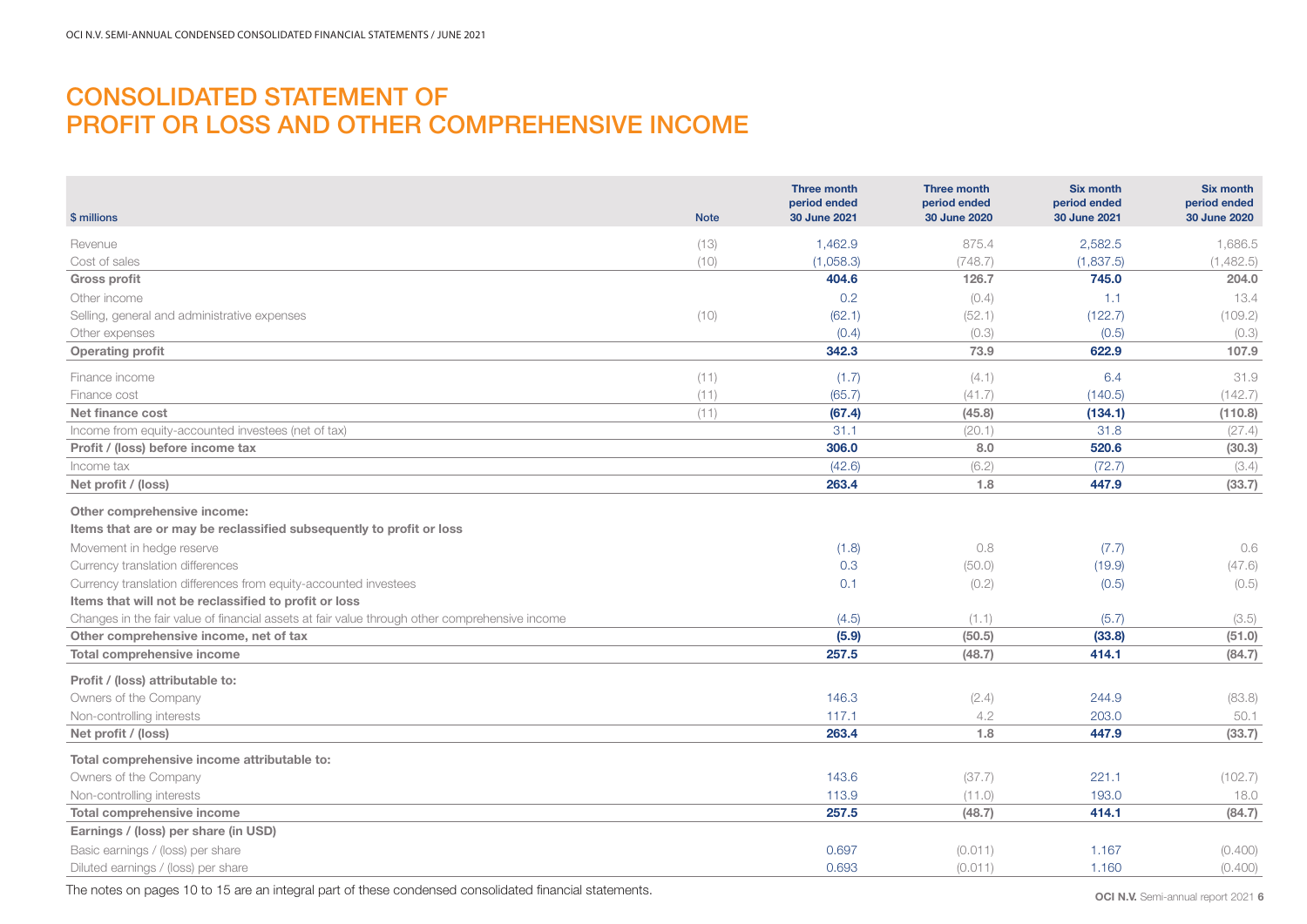# CONSOLIDATED STATEMENT OF CHANGES IN EQUITY

|                                                               |                                 |                                 |                 | <b>Retained</b> | <b>Equity attributable</b><br>to owners of the | Non-controlling                 | <b>Total</b> |
|---------------------------------------------------------------|---------------------------------|---------------------------------|-----------------|-----------------|------------------------------------------------|---------------------------------|--------------|
| \$ millions                                                   | Share capital                   | Share premium                   | <b>Reserves</b> | earnings        | Company                                        | interests                       | equity       |
| Balance at 1 January 2020                                     | 5.6                             | 6,316.3                         | (237.8)         | (4,726.6)       | 1,357.5                                        | 1,461.2                         | 2,818.7      |
| Net profit / (loss)                                           |                                 |                                 |                 | (83.8)          | (83.8)                                         | 50.1                            | (33.7)       |
| Other comprehensive income                                    | $\overline{\phantom{a}}$        | $\hspace{0.1mm}-\hspace{0.1mm}$ | (18.9)          |                 | (18.9)                                         | (32.1)                          | (51.0)       |
| Total comprehensive income                                    | $\overline{\phantom{a}}$        | $\overline{\phantom{a}}$        | (18.9)          | (83.8)          | (102.7)                                        | 18.0                            | (84.7)       |
| Impact difference in profit sharing non-controlling interests |                                 |                                 |                 |                 | $\sim$                                         | 13.5                            | 13.5         |
| Treasury shares sold / delivered                              | $\sim$                          | $\sim$                          | 3.6             | (3.6)           | $\sim$                                         | -                               |              |
| <b>Business combination Fertiglobe</b>                        | $\overline{\phantom{a}}$        | $\hspace{0.1mm}-\hspace{0.1mm}$ | $\sim$          | 48.3            | 48.3                                           | (59.6)                          | (11.3)       |
| Share-based payments                                          | $\hspace{0.1mm}-\hspace{0.1mm}$ | $\hspace{0.1mm}-\hspace{0.1mm}$ |                 | 3.8             | 3.8                                            | $\hspace{0.1mm}-\hspace{0.1mm}$ | 3.8          |
| Balance at 30 June 2020                                       | 5.6                             | 6,316.3                         | (253.1)         | (4,761.9)       | 1,306.9                                        | 1,433.1                         | 2,740.0      |

| Balance at 1 January 2021                                     | 5.6                      | 6,316.3                  | (338.4)                  | (4,851.8) | 1,131.7                  | 1,540.1 | 2,671.8 |
|---------------------------------------------------------------|--------------------------|--------------------------|--------------------------|-----------|--------------------------|---------|---------|
| Net profit / (loss)                                           |                          | <b>COL</b>               |                          | 244.9     | 244.9                    | 203.0   | 447.9   |
| Other comprehensive income                                    | $\sim$                   | $\sim$                   | (23.8)                   |           | (23.8)                   | (10.0)  | (33.8)  |
| Total comprehensive income                                    | $\overline{\phantom{a}}$ |                          | (23.8)                   | 244.9     | 221.1                    | 193.0   | 414.1   |
|                                                               |                          |                          |                          |           |                          |         |         |
| Impact difference in profit sharing non-controlling interests |                          |                          |                          |           | $\sim$                   | 33.3    | 33.3    |
| Treasury shares sold / delivered                              | $\sim$                   | <b>COL</b>               | 4.2                      | (4.2)     | . .                      | ٠       | $\sim$  |
| Treasury shares acquired                                      | $\sim$                   | <b>COL</b>               | (0.8)                    |           | (0.8)                    | ۰       | (0.8)   |
| Dividend to non-controlling interests                         | ۰                        | $\overline{\phantom{a}}$ | . .                      |           | $\overline{\phantom{a}}$ | (259.6) | (259.6) |
| Share-based payments                                          | $\sim$                   | <b>COL</b>               | $\overline{\phantom{a}}$ | 4.3       | 4.3                      |         | 4.3     |
| Balance at 30 June 2021                                       | 5.6                      | 6,316.3                  | (358.8)                  | (4,606.8) | 1,356.3                  | 1,506.8 | 2,863.1 |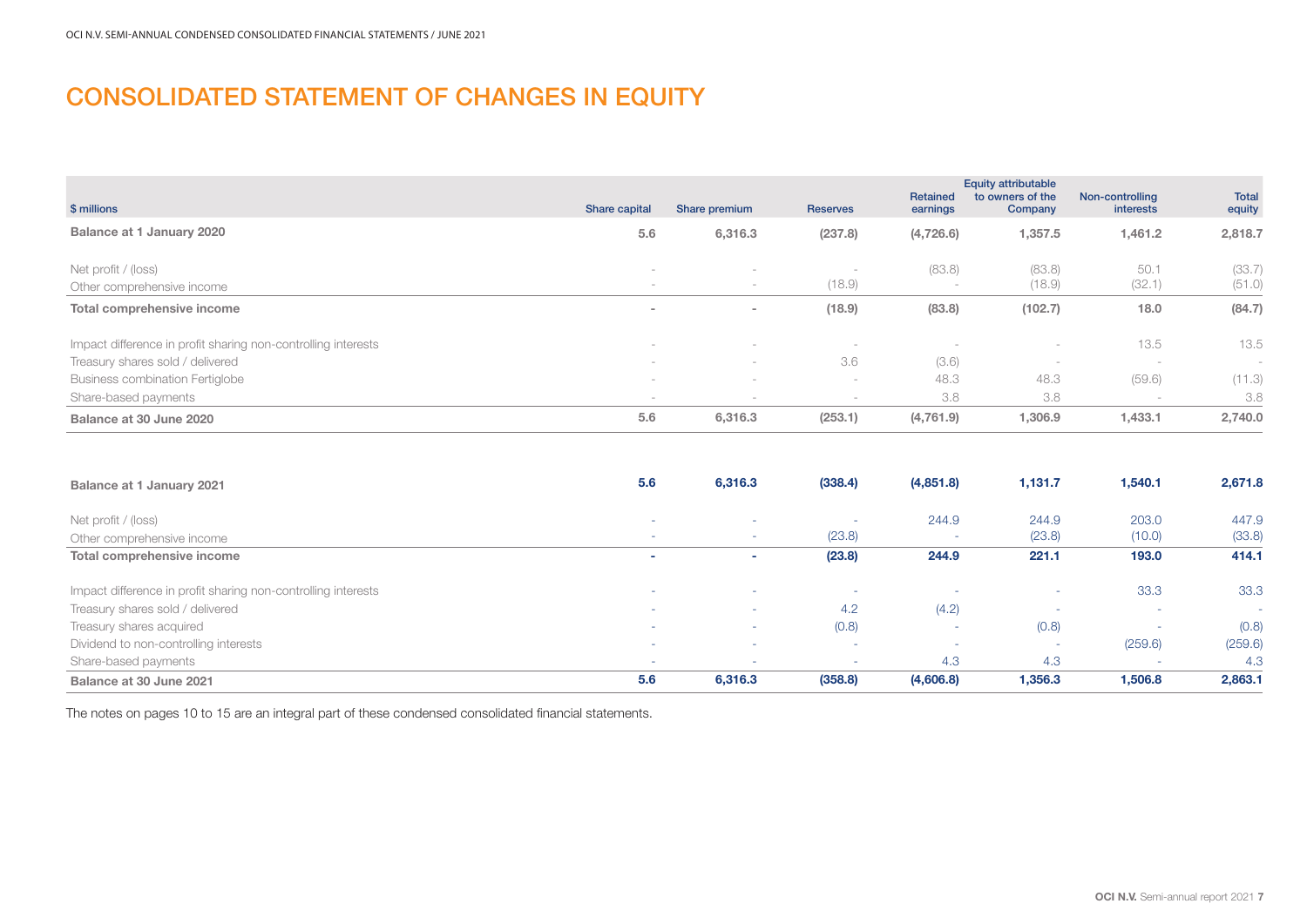# CONSOLIDATED STATEMENT OF CASH FLOWS

| \$ millions                                                   | <b>Note</b> | <b>Three month</b><br>period ended<br>30 June 2021 | <b>Three month</b><br>period ended<br>30 June 2020 | <b>Six month</b><br>period ended<br>30 June 2021 | <b>Six month</b><br>period ended<br>30 June 2020 |
|---------------------------------------------------------------|-------------|----------------------------------------------------|----------------------------------------------------|--------------------------------------------------|--------------------------------------------------|
| Net profit / (loss)                                           |             | 263.4                                              | 1.8                                                | 447.9                                            | (33.7)                                           |
| <b>Adjustments for:</b>                                       |             |                                                    |                                                    |                                                  |                                                  |
| Depreciation and amortization                                 | (10)        | 160.4                                              | 147.5                                              | 310.6                                            | 289.6                                            |
| Interest income                                               | (11)        | (0.7)                                              | (1.0)                                              | (1.5)                                            | (2.6)                                            |
| Interest expense                                              | (11)        | 63.6                                               | 71.5                                               | 129.6                                            | 123.5                                            |
| Net foreign exchange loss / (gain) and others                 | (11)        | 4.5                                                | (24.7)                                             | 6.0                                              | (10.1)                                           |
| Share in income of equity-accounted investees                 |             | (31.1)                                             | 20.1                                               | (31.8)                                           | 27.4                                             |
| Fertiglobe business combination                               |             | $\overline{\phantom{a}}$                           | $\sim$                                             |                                                  | (13.3)                                           |
| Equity-settled share-based payment transactions               |             | 2.4                                                | 2.1                                                | 4.4                                              | 3.8                                              |
| Impact difference in profit-sharing non-controlling interests |             | 20.3                                               | 2.8                                                | 33.3                                             | 13.5                                             |
| Income tax expense                                            |             | 42.6                                               | 6.2                                                | 72.7                                             | 3.4                                              |
| Changes in:                                                   |             |                                                    |                                                    |                                                  |                                                  |
| Inventories                                                   |             | 14.0                                               | 68.0                                               | 16.7                                             | 59.4                                             |
| Trade and other receivables                                   |             | 84.4                                               | 132.0                                              | (65.6)                                           | 25.4                                             |
| Trade and other payables                                      |             | (29.0)                                             | (74.0)                                             | 97.6                                             | (81.2)                                           |
| Provisions                                                    |             | (22.6)                                             | 1.4                                                | (21.9)                                           | 0.5                                              |
| Cash flows:                                                   |             |                                                    |                                                    |                                                  |                                                  |
| Interest paid                                                 |             | (91.2)                                             | (115.7)                                            | (110.2)                                          | (156.5)                                          |
| Lease interest paid                                           |             | (2.1)                                              | (2.6)                                              | (4.3)                                            | (5.2)                                            |
| Interest received                                             |             | 0.3                                                | 0.4                                                | 0.6                                              | 1.6                                              |
| Income taxes paid                                             |             | (20.9)                                             | (2.1)                                              | (53.4)                                           | (7.4)                                            |
| Cash flow from / (used in) operating activities               |             | 458.3                                              | 233.7                                              | 830.7                                            | 238.1                                            |
|                                                               |             |                                                    |                                                    |                                                  |                                                  |
| Investments in property, plant and equipment                  |             | (21.5)                                             | (68.1)                                             | (78.4)                                           | (163.8)                                          |
| Dividends from equity-accounted investees                     |             | 2.6                                                | 2.6                                                | 2.6                                              | 2.6                                              |
| Cash flow from / (used in) investing activities               |             | (18.9)                                             | (65.5)                                             | (75.8)                                           | (161.2)                                          |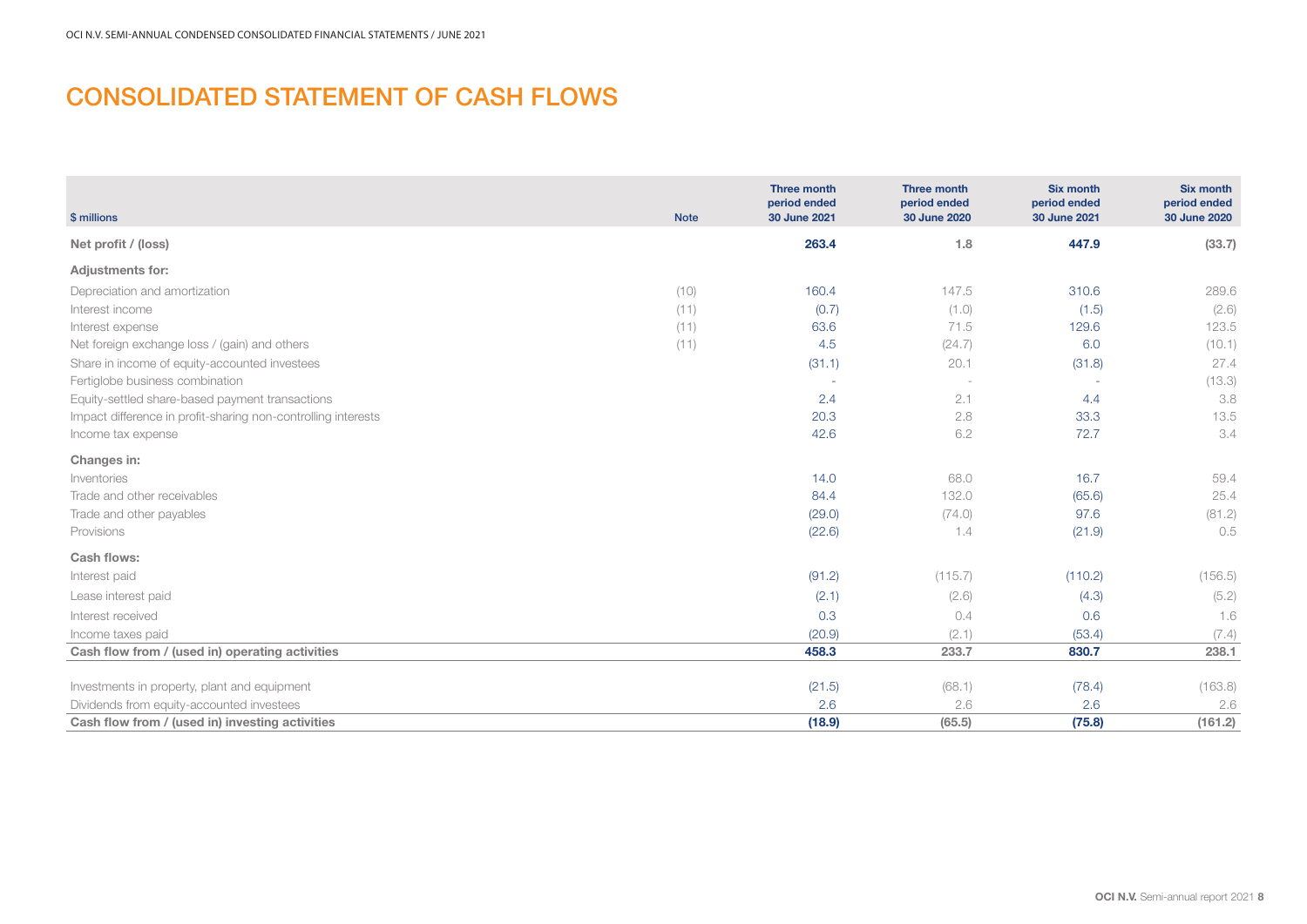# CONSOLIDATED STATEMENT OF CASH FLOWS CONTINUED

| \$ millions                                            | <b>Note</b> | Three month<br>period ended<br>30 June 2021 | Three month<br>period ended<br>30 June 2020 | <b>Six month</b><br>period ended<br>30 June 2021 | Six month<br>period ended<br>30 June 2020 |
|--------------------------------------------------------|-------------|---------------------------------------------|---------------------------------------------|--------------------------------------------------|-------------------------------------------|
| Proceeds from borrowings                               | (9)         | 127.0                                       | 48.0                                        | 494.4                                            | 512.3                                     |
| Repayment of borrowings                                | (9)         | (305.4)                                     | (521.7)                                     | (845.8)                                          | (660.4)                                   |
| Payment of lease obligations                           |             | (10.6)                                      | (12.6)                                      | (17.7)                                           | (18.9)                                    |
| Newly incurred transaction costs / call premium        |             | (3.0)                                       | (2.0)                                       | (8.9)                                            | (5.6)                                     |
| Purchase of treasury shares                            |             | (0.8)                                       | $\sim$                                      | (0.8)                                            | $\sim$                                    |
| Dividends paid to non-controlling interests            |             | (33.7)                                      |                                             | (33.7)                                           | $\sim$                                    |
| Settlement FX derivatives                              |             | 10.7                                        |                                             | (30.6)                                           |                                           |
| Net debt settlement business combination Fertiglobe    |             |                                             |                                             | $\overline{\phantom{a}}$                         | 166.8                                     |
| Cash flows from / (used in) financing activities       |             | (215.8)                                     | (488.3)                                     | (443.1)                                          | (5.8)                                     |
|                                                        |             |                                             |                                             |                                                  |                                           |
| Net cash flow                                          |             | 223.6                                       | (320.1)                                     | 311.8                                            | 71.1                                      |
|                                                        |             |                                             |                                             |                                                  |                                           |
| Net increase / (decrease) in cash and cash equivalents |             | 223.6                                       | (320.1)                                     | 311.8                                            | 71.1                                      |
| Cash and cash equivalents at start of period           |             | 770.1                                       | 974.5                                       | 686.3                                            | 600.5                                     |
| Effect of exchange rate fluctuations on cash held      |             | (6.5)                                       | (9.3)                                       | (10.9)                                           | (26.5)                                    |
| Cash and cash equivalents at 30 June                   |             | 987.2                                       | 645.1                                       | 987.2                                            | 645.1                                     |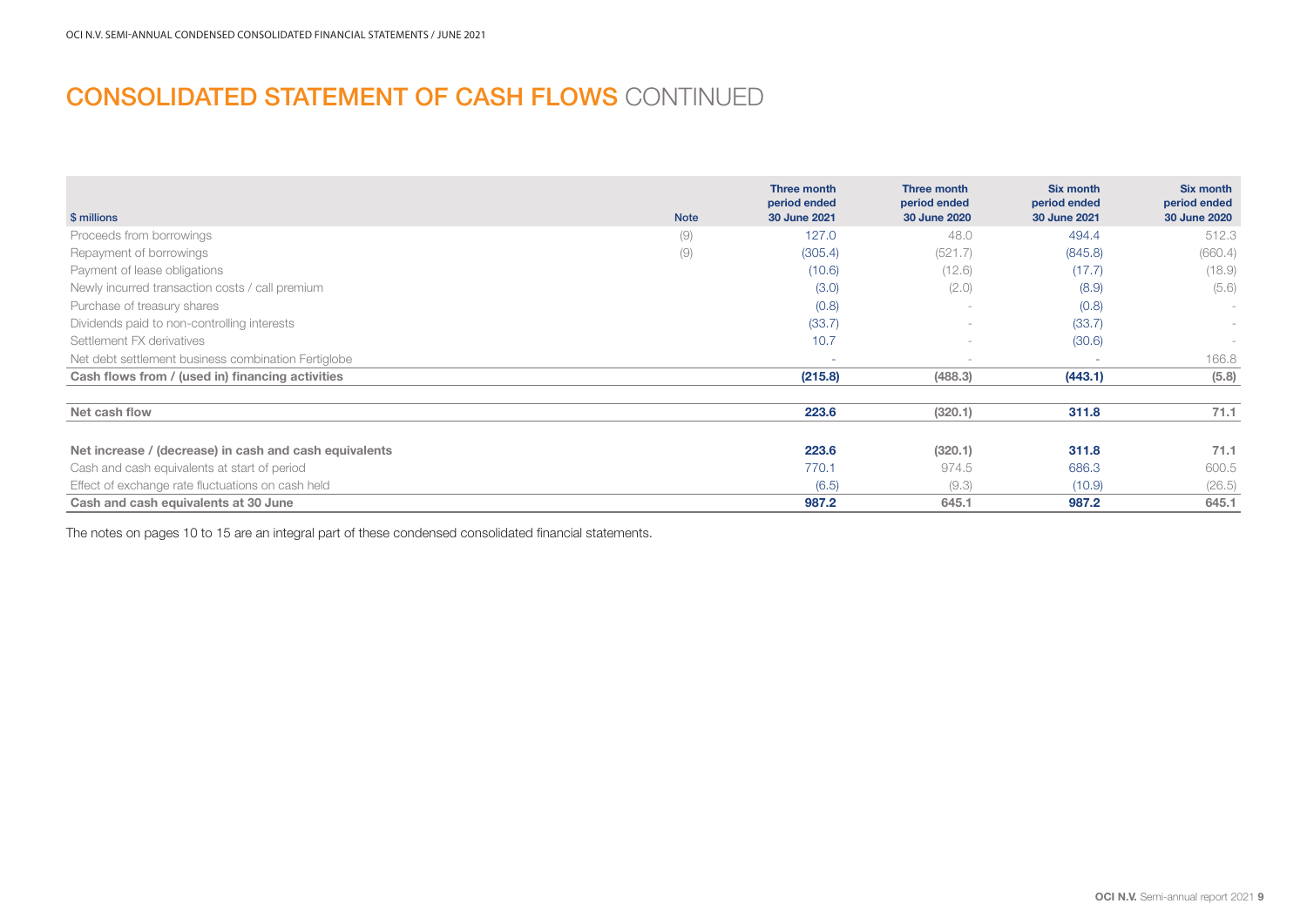#### 1. General

OCI N.V. ('OCI' or 'Company') was established on 2 January 2013 as a public limited liability company incorporated under Dutch law, with its head office located at Honthorststraat 19, Amsterdam, the Netherlands. OCI is registered in the Dutch commercial register under no. 56821166 dated 2 January 2013. The semi-annual condensed consolidated financial statements comprise the financial statements of the Company, its subsidiaries (together referred to as the 'Group') and the Group's interests in associates and joint ventures.

The Group is primarily involved in the production of natural gas-based products.

#### 2. Basis of preparation

#### 2.1 General

The semi-annual condensed consolidated financial statements for the period ended 30 June 2021 have been prepared in accordance with IAS 34 'Interim Financial Reporting' and do not include all the information and disclosures required in the annual financial statements. Selected explanatory notes are included to explain events and transactions that are significant to an understanding of the changes in the Group's financial position and performance since the last annual consolidated financial statements as at and for the year ended 31 December 2020. The semi-annual condensed consolidated financial statements should be read in conjunction with the consolidated financial statements for the year ended 31 December 2020 which have been prepared in accordance with IFRS, as adopted by the European Union.

The figures in this document have not been audited or reviewed by our external auditor.

#### 2.2 COVID-19 impact

Since the outbreak of COVID-19, our business operations including our global supply chain and distribution channels have continued without interruption throughout the pandemic to-date, as our industries and our products have been designated as essential by the respective governments of each of our markets to ensure the uninterrupted supply of goods and other essential products. During the pandemic, we noted extreme volatility in our selling prices (decreased selling prices for all our products during the second quarter of 2020, followed by rapidly increased selling prices since the fourth quarter of 2020). Our current outlook is that our financial and operating performance remains solid supported by healthy market fundamentals.

#### 3. Summary of significant accounting policies

The accounting policies applied over the six month period ended 30 June 2021 are consistent with those applied in the consolidated financial statements for the year ended 31 December 2020, except for the implementation of net investment hedging and cash flow hedge accounting with the effective date 1 January 2021. The Group has not early adopted any other standard, interpretation or amendment that has been issued but is not yet effective.

IFRS standards and interpretations thereof not yet in force which may apply to the future Group's consolidated financial statements are being assessed for their potential impact. Currently there are no standards and interpretations not yet effective that would have a significant impact on the Group.

#### 3.1 Net investment hedging

When a derivative instrument or a non-derivative financial liability is designated as the hedging instrument in a hedge of a net investment in a foreign operation, the effective portion of changes in the fair value of a derivative or foreign exchange gains and losses for a non-derivative is recognised in other comprehensive income and presented in the translation reserve within equity. Any ineffective portion of the changes in the fair value of the derivative or foreign exchange gains and losses on the non-derivative is recognised immediately in profit or loss. The amount recognised in other comprehensive income is fully or partially reclassified to profit or loss as a reclassification adjustment on disposal or partial disposal of the foreign operation, respectively.

#### 3.2 Cash flow hedge accounting

When a derivative is designated as a cash flow hedging instrument, the effective portion of changes in the fair value of the derivative is recognised in other comprehensive income and accumulated in the hedging reserve. The effective portion of changes in the fair value of the derivative that is recognised in other comprehensive income is limited to the cumulative change in fair value of the hedged item, determined on a present value basis, from inception of the hedge. Any ineffective portion of changes in the fair value of the derivative is recognised immediately in profit or loss.

#### 4. Seasonality of operations

Our product portfolio is diversified primarily by industry and geography. The nitrogen fertilizer industry is inherently dependent on fundamental supply and demand drivers, including global population growth, crop yields, feedstock costs, and seasonality of crop planting and harvesting seasons. These and other long-term and short-term drivers result in cyclical nitrogen fertilizer pricing trends. Supply and demand dynamics in the industrial chemicals industries in which we operate, including industrial ammonia, methanol, and melamine, are more evenly distributed throughout the year, thereby contributing to stability in sales volumes. The global sales and diversified product mix - both as fertilizers and chemical products - mitigate the impact of any one product or region's seasonal fluctuations.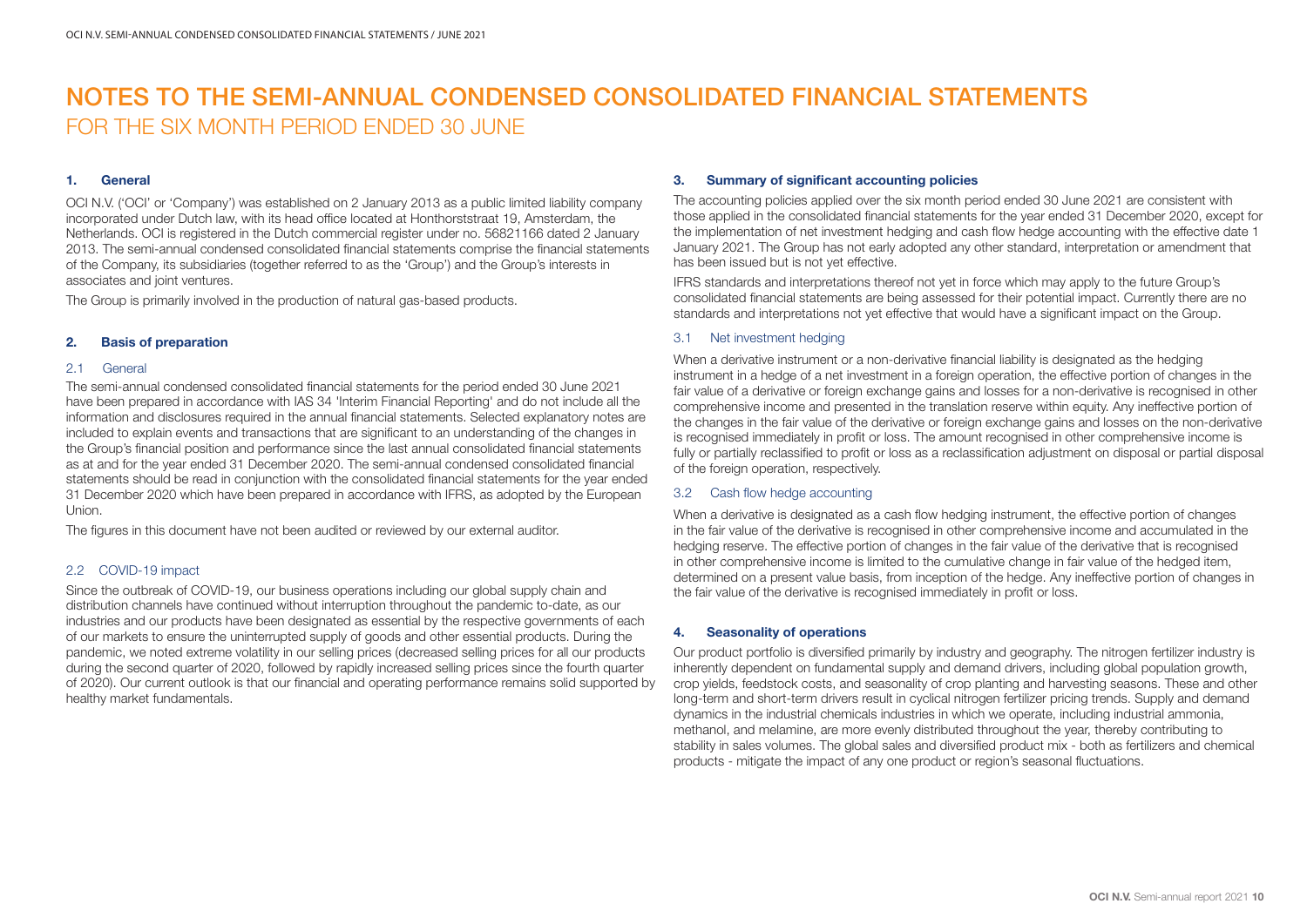#### 5. Critical accounting judgment, estimates and assumptions

The preparation of the financial statements in compliance with IFRS requires management to make judgements, estimates and assumptions that affect amounts reported in the condensed consolidated financial statements. The estimates and assumptions are based on experience and various other factors that are believed to be reasonable under the circumstances and are used to judge the carrying amounts of assets and liabilities that are not readily apparent from other sources. The estimates and underlying assumptions are reviewed on an ongoing basis. Revisions to accounting estimates are recognized in the period in which the estimate is revised or in the revision period and future periods, if the changed estimates affect both current and future periods.

Compared to the consolidated financial statements for the year ended 31 December 2020 there were no significant changes to the critical accounting judgements, estimates and assumptions that could result in significantly different amounts than those recognized in the financial statements. As a result of the outbreak of COVID-19 in 2020, all our critical accounting judgments, estimates and assumptions have been reviewed and updated when necessary following this situation.

With respect to financial instruments, there has not been any reclassification between categories of financial instruments compared to the consolidated financial statements for the year ended 31 December 2020. The objectives and policies of financial risk and capital management are consistent with those disclosed in the consolidated financial statements for the year ended 31 December 2020.

#### Impairment indicators BioMCN

As a result of an assessment for impairment indicators performed as at 30 June 2021, an impairment indicator was identified for the property plant and equipment of BioMCN which represents approximately 3.2% of total assets. The sharp increase in European gas prices, benchmarked by the Dutch Title Transfer Facility (TTF), has a significantly negative effect on the performance of BioMCN and management decided to temporarily shut down the facility from June 2021 onwards due to the high gas price environment. Consequently, an impairment test was performed to estimate the recoverable amount (based on value in use) for BioMCN. The impairment test showed that there is limited headroom available and that a reasonably possible change in key assumptions would cause the carrying amount of BioMCN to exceed its recoverable amount. The key assumptions included in the estimation of the recoverable amount are the forecasted methanol prices, the forecasted TTF prices and proceeds from excess carbon emission certificates. These assumptions are both derived from analyst publications and/ or published market prices available on 30 June 2021. A marginal increase in the forecasted TTF price or a marginal decrease in the forecasted price of methanol used to calculate the terminal value would cause the carrying amount of BioMCN to exceed its recoverable amount.

#### 6. Significant rates

The following significant exchange rates applied during the period:

|                | Average during the<br>six month period<br>ended 30 June 2021 | Average during the<br>six month period<br>ended 30 June 2020 | <b>Closing as at</b><br>30 June 2021 | <b>Closing as at</b><br>31 December 2020 |
|----------------|--------------------------------------------------------------|--------------------------------------------------------------|--------------------------------------|------------------------------------------|
| Euro           | 1.2051                                                       | 1.1019                                                       | 1.1849                               | 1.2225                                   |
| Egyptian pound | 0.0638                                                       | 0.0632                                                       | 0.0637                               | 0.0635                                   |
| Algerian dinar | 0.0075                                                       | 0.0081                                                       | 0.0074                               | 0.0076                                   |

#### 7. Financial risk and capital management

#### 7.1 Financial risk management

Categories of financial instruments:

| 30 June 2021<br>\$ million                                           | Loans and<br>receivables /<br>payables at<br>amortized cost | <b>Derivatives</b><br>at fair value | Financial assets at fair<br>value through other<br>comprehensive income |
|----------------------------------------------------------------------|-------------------------------------------------------------|-------------------------------------|-------------------------------------------------------------------------|
| <b>Assets</b>                                                        |                                                             |                                     |                                                                         |
| Trade and other receivables                                          | 620.4                                                       | 23.5                                |                                                                         |
| Financial assets at fair value through<br>other comprehensive income |                                                             |                                     | 26.9                                                                    |
| Cash and cash equivalents                                            | 987.2                                                       |                                     |                                                                         |
| Total                                                                | 1,607.6                                                     | 23.5                                | 26.9                                                                    |
| <b>Liabilities</b>                                                   |                                                             |                                     |                                                                         |
| Loans and borrowings                                                 | 4,020.8                                                     |                                     |                                                                         |
| Trade and other payables                                             | 1,165.8                                                     | 151.6                               |                                                                         |
| Total                                                                | 5,186.6                                                     | 151.6                               |                                                                         |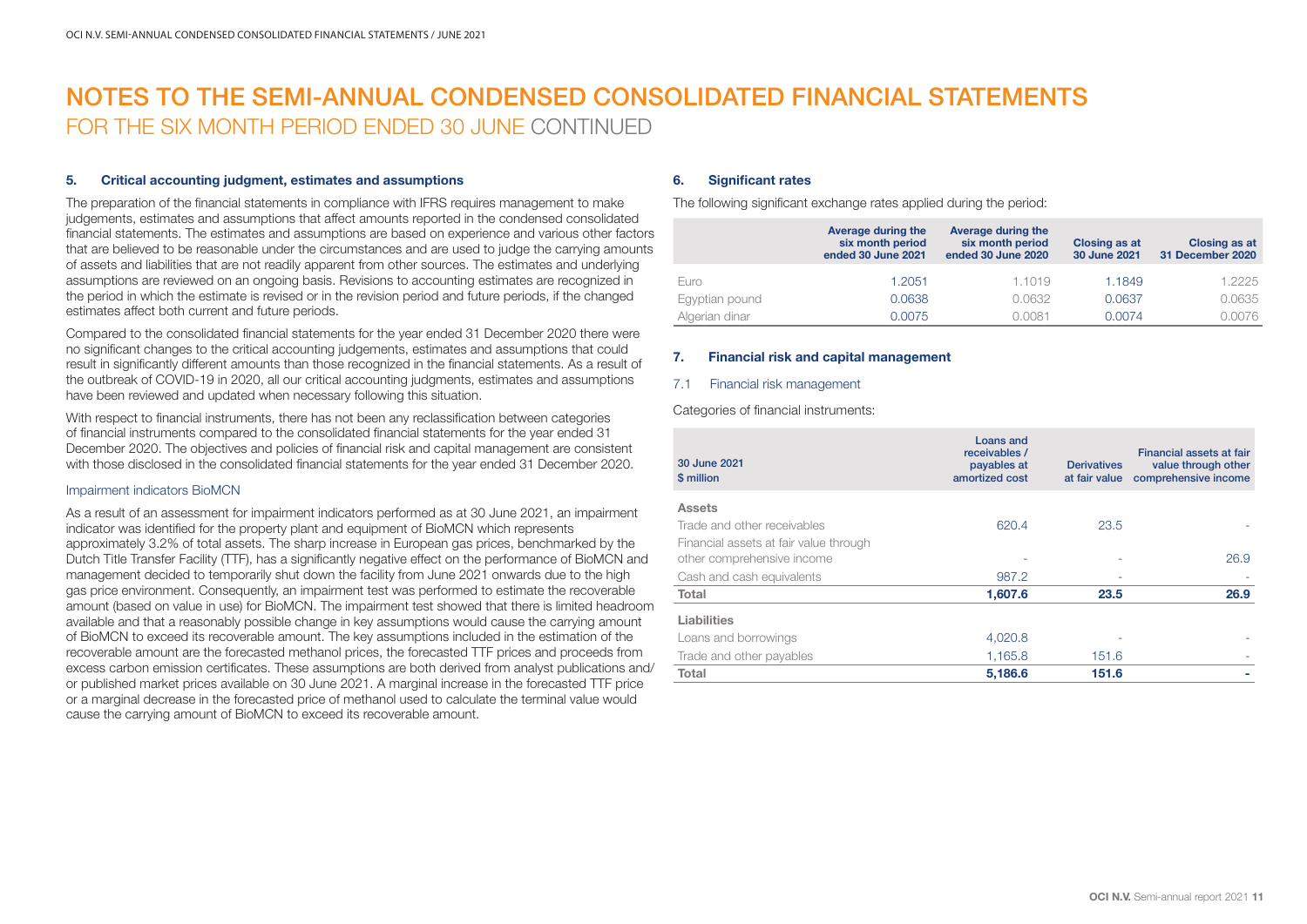#### 7. Financial risk and capital management (continued)

| 31 December 2020<br>\$ millions                                      | Loans and<br>receivables<br>/ payables<br>at amortized<br>cost | <b>Derivatives</b><br>at fair value | Financial assets at fair<br>value through other<br>comprehensive income |
|----------------------------------------------------------------------|----------------------------------------------------------------|-------------------------------------|-------------------------------------------------------------------------|
| <b>Assets</b>                                                        |                                                                |                                     |                                                                         |
| Trade and other receivables                                          | 585.1                                                          | 19.3                                |                                                                         |
| Financial assets at fair value through<br>other comprehensive income |                                                                |                                     | 30.0                                                                    |
| Cash and cash equivalents                                            | 686.3                                                          |                                     |                                                                         |
| Total                                                                | 1,271.4                                                        | 19.3                                | 30.0                                                                    |
| Liabilities                                                          |                                                                |                                     |                                                                         |
| Loans and borrowings                                                 | 4.416.6                                                        |                                     |                                                                         |
| Trade and other payables                                             | 921.6                                                          | 107.7                               |                                                                         |
| Total                                                                | 5,338.2                                                        | 107.7                               |                                                                         |

The Group has several financial instruments carried at fair value. For derivative financial instruments, the fair value is calculated within hierarchy category level 2. Financial assets at fair value through other comprehensive income recognized as level 1 is USD 2.8 million (2020: USD 2.9 million), the investment in the Infrastructure and Growth Capital Fund of USD 7.1 million (2020: USD 6.3 million) was recognized as level 2 as the valuation is partially derived from listed shares. The investment in Notore Chemical Industries of USD 17.0 million (2020: USD 20.8 million) is recognized as level 3.

Notore was listed on the Nigerian Stock Exchange in 2018, however due to the lack in trading volumes the investment is still valued within the hierarchy category level 3 based on published financial statements.

In 2021 and 2020, there were no transfers between the fair value hierarchy categories. The carrying amounts of financial assets and liabilities carried at amortized cost (loans and borrowings, trade and other receivables and trade and other payables) approximates their fair values.

For a general description of the risks related to financial instruments, reference is made to the 2020 Annual Report.

#### 7.2 Capital management

The Board's policy is to maintain a strong capital base so as to maintain investor, creditor and market confidence and to sustain future development of the business. Capital consists of ordinary shares, retained earnings and non-controlling interests of the Group. The Board of Directors monitors the return on capital as well as the level of dividends to ordinary shareholders. The Group is required by external financial institutions to maintain certain capital requirements compared to its debt.

The Group's net debt to equity ratio at the reporting date was as follows:

| \$ millions                            | 30 June<br>2021 | 31 December<br>2020 |
|----------------------------------------|-----------------|---------------------|
| Loans and borrowings                   | 4,020.8         | 4,416.6             |
| <b>Less:</b> cash and cash equivalents | 987.2           | 686.3               |
| Net debt                               | 3,033.6         | 3,730.3             |
| Total equity                           | 2.863.1         | 2.671.8             |
| Net debt to equity ratio               | 1.06            | 1.40                |

#### 8. Goodwill and other intangible assets

No impairment test was performed for goodwill, as no impairment triggers were identified. The annual goodwill impairment test will be performed in the fourth quarter.

#### 9. Loans and borrowings

| \$ millions                                                    | 30 June<br>2021 | 31 December<br>2020 |
|----------------------------------------------------------------|-----------------|---------------------|
| At 1 January                                                   | 4,416.6         | 4,662.3             |
| Proceeds from loans                                            | 494.4           | 2,070.4             |
| Repayment and redemptions of loans and borrowings <sup>1</sup> | (845.8)         | (2,396.0)           |
| Newly incurred transaction costs                               |                 | (14.6)              |
| Amortization of transaction costs / (bond) premiums            | 12.1            | 34.1                |
| Effect of movement in exchange rates                           | (56.5)          | 60.4                |
| <b>Balance at</b>                                              | 4,020.8         | 4,416.6             |
| Non-current                                                    | 3.815.0         | 4.226.9             |
| Current                                                        | 205.8           | 189.7               |
| Total                                                          | 4.020.8         | 4.416.6             |

1 In February 2021 IFCo redeemed the outstanding principal amount of the 5.875% bond of USD 147.2 million. In April 2021 OCI N.V. redeemed 10% of the 5.25% Senior Secured Notes due 2024 (USD 60 million) and 10% of the 4.625% Senior Secured Notes due 2025 (USD 40 million).

The effect of movement in exchange rate mainly relates to EUR and DZD denominated loans, which are different from the Group's presentation currency.

There are no new or amended financing arrangements during the period ended 30 June 2021.

#### **Covenants**

Certain loan agreements include financial covenants. As per 30 june 2021 all financial covenants were met. In the event the respective borrowing companies would not comply with the covenant requirements, its loans would become immediately due.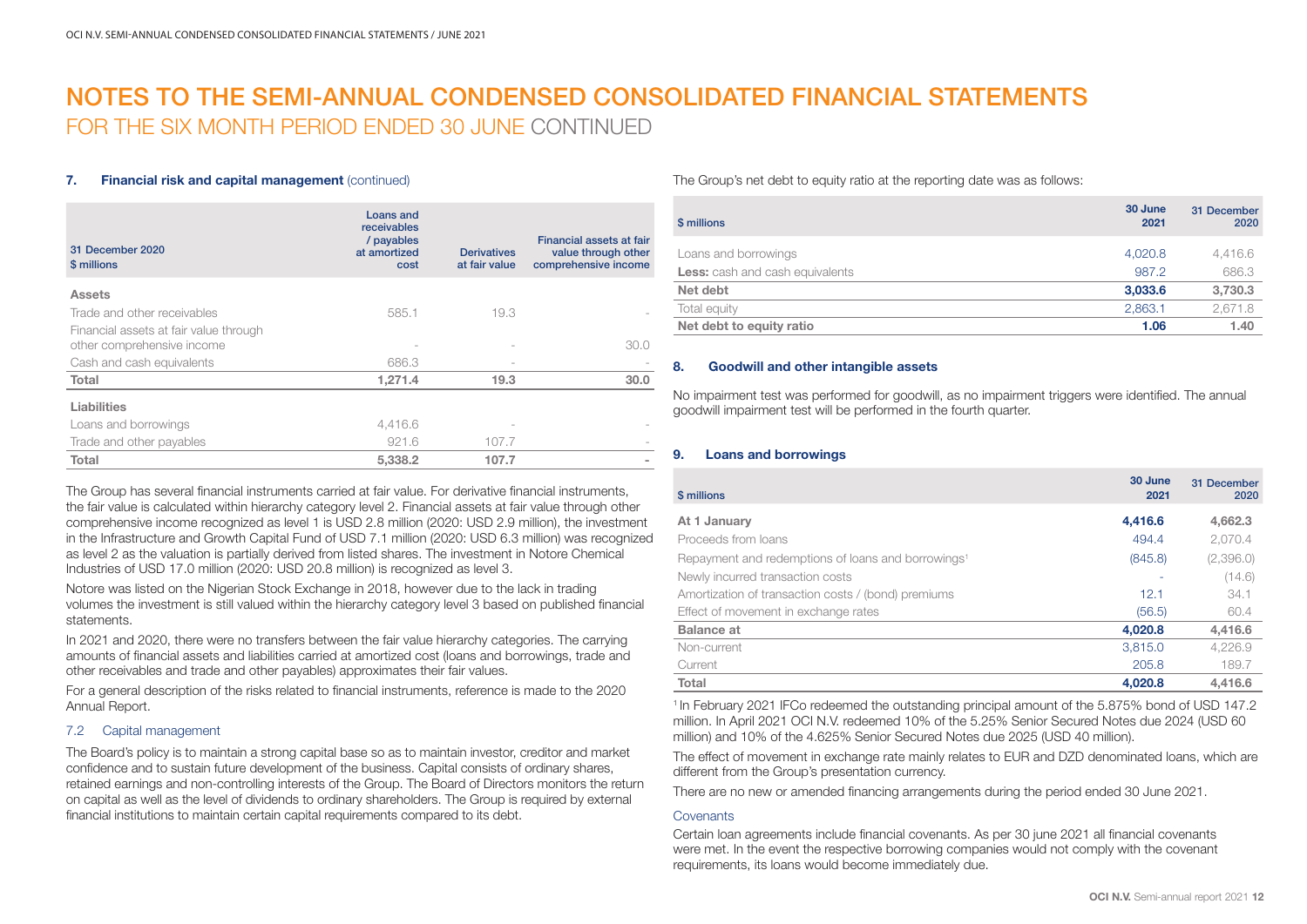#### 10. Development of cost of sales and selling, general and administrative expenses

#### Expenses by nature

| \$ millions                                      | 30 June<br>2021 | 30 June<br>2020 |
|--------------------------------------------------|-----------------|-----------------|
| Raw materials and consumables and finished goods | 1.331.6         | 1,022.3         |
| Maintenance and repair                           | 72.2            | 56.3            |
| Employee benefit expenses                        | 200.0           | 177.5           |
| Depreciation and amortization                    | 310.6           | 289.6           |
| Consultancy expenses                             | 15.7            | 15.3            |
| Other                                            | 30.1            | 30.7            |
| Total                                            | 1,960.2         | 1,591.7         |
| Cost of sales                                    | 1.837.5         | 1.482.5         |
| Selling, general and administrative expenses     | 122.7           | 109.2           |
| Total                                            | 1.960.2         | 1.591.7         |

The extreme cold weather and spike in gas prices in the US in February resulted in temporary downtime at IFCo. Due to this downtime IFCo sold back its forward purchased gas to its supplier, which resulted in a gain from the resale of gas of USD 61 million. This figure does not include and is partly offset by the lost margin due to the lower production volumes and additional expenses associated with the downtime. The gain on the resale of gas is recorded as part of raw materials and consumables and finished goods.

#### 11. Net finance cost

| \$ millions                                                                                       | 30 June<br>2021 | 30 June<br>2020 |
|---------------------------------------------------------------------------------------------------|-----------------|-----------------|
| Interest income on loans and receivables                                                          | 1.5             | 2.6             |
| Foreign exchange gain                                                                             | 4.9             | 29.3            |
| <b>Finance income</b>                                                                             | 6.4             | 31.9            |
| Interest expense and other financing costs on financial liabilities measured<br>at amortized cost | (129.6)         | (123.5)         |
| Foreign exchange loss                                                                             | (10.9)          | (19.2)          |
| Finance cost                                                                                      | (140.5)         | (142.7)         |
| Net finance cost recognized in profit or loss                                                     | (134.1)         | (110.8)         |

The decrease in both foreign exchange gains and losses is primarily driven by the application of net investment hedging and by designating intercompany loans to form part of a net investment in foreign operations. The effect of this accounting treatment is that foreign exchange gains and losses on designated (hedging) instruments are recognized in other comprehensive income, instead of profit or loss.

For the first half year of 2021, a total of USD 31.1 million of foreign exchange gains were credited to other comprehensive income due to the designation of intercompany loans. The application of net investment hedging resulted in a loss of USD 72.1 million that was recognized in other comprehensive income.

#### 12. Income taxes

The Group's consolidated effective tax rate in respect of continuing operations for the six-month period ended 30 June 2021 was 14.6% (for the six-month period ended 30 June 2020: -11.1%).

The change in effective tax rate was caused mainly by the following factors:

• In the six-month period ended 30 June 2020, the Group reported a consolidated loss before tax of USD 30.3 million whereas in certain tax jurisdictions taxable profits were realized and tax expenses were recognized accordingly. As a consequence, on a consolidated level, this resulted in a negative effective tax rate. In the six-month period ended 30 June 2021 profitability increased substantially resulting in taxable profits for the majority of the tax jurisdictions in which the Group operates. This is mainly driven by a recovery in sales prices for both Fertilizer and Methanol products and higher utilization of our production facilities.

Compared to the statutory tax rate applicable in the Netherlands (25%) the following elements are the main driver for the lower effective tax rate:

• Higher profits generated by the export activities of Sorfert and increased profitability of EBIC for the six-month period ended 30 June 2021 resulted in a lower effective tax rate compared to the same period in 2020.

• As a result of the increased profitability noted for the six-month period ended 30 June 2021, tax carryforward losses that were previously unrecognized could be utilized. As a result, it was determined that previously unrecognised tax losses can be utilized in financial year 2021, resulting in a decrease of the effective tax rate. This change has been reflected in calculating the expected annual effective tax rate and will be apportioned between the interim periods.

• The before mentioned was partially offset by an increase in non-deductible expenses, an increase in dividend withholding taxes, higher minimum tax requirements and an increase in uncertain tax positions.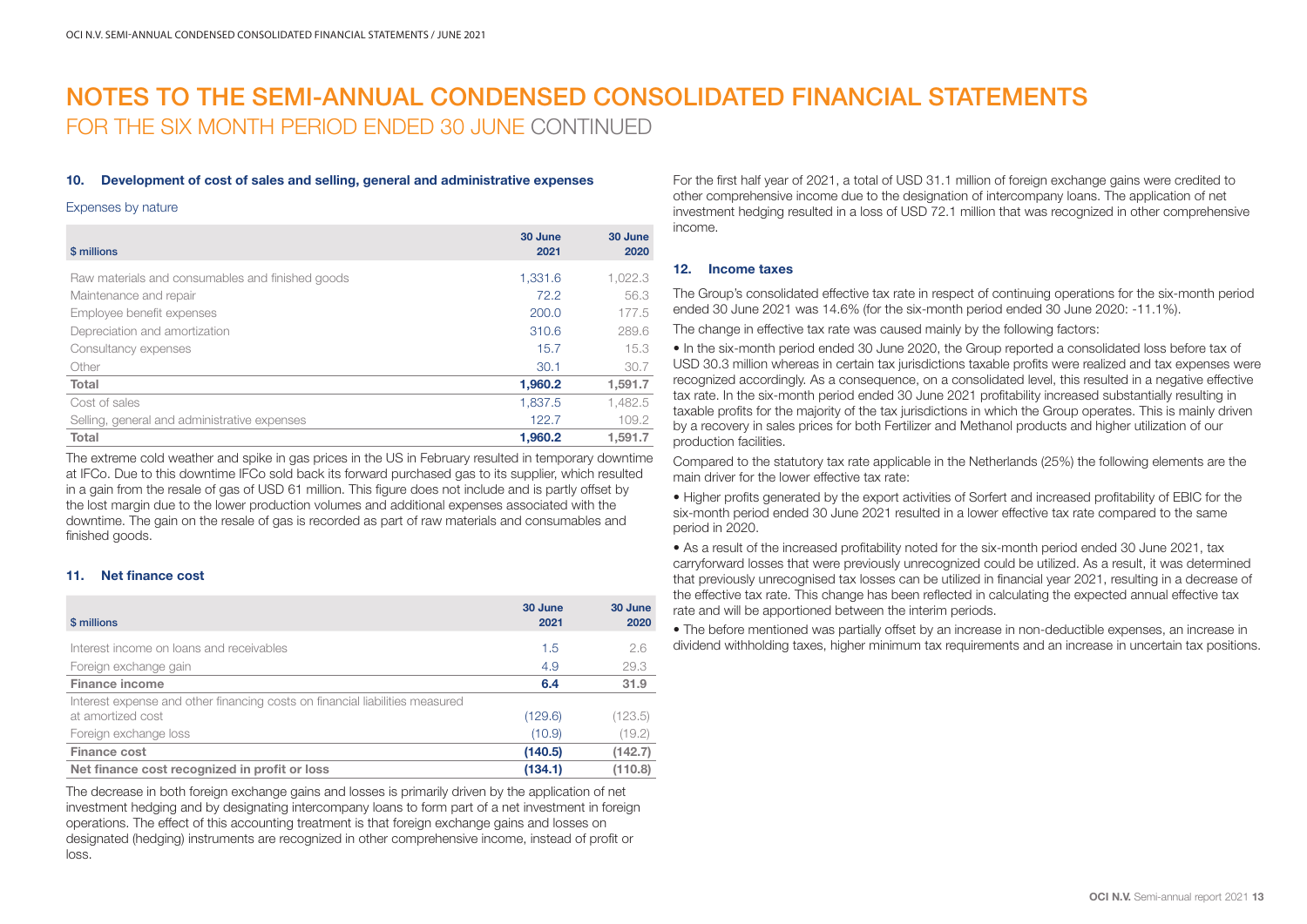#### 13. Segment reporting

| 30 June 2021<br>\$ millions                | US <sup>1</sup> | <b>Methanol Methanol Nitrogen</b><br><b>Europe</b> | <b>US</b> | <b>Nitrogen</b><br><b>Europe</b> | Fertiglobe |        | <b>Other Eliminations</b> | <b>Total</b> | 30 June 2020<br>\$ millions                | <b>Methanol</b><br>US <sup>1</sup> | <b>Europe</b> | Methanol Nitrogen Nitrogen<br><b>US</b> | <b>Europe</b> | Fertiglobe |        | <b>Other Eliminations</b> | <b>Total</b>      |
|--------------------------------------------|-----------------|----------------------------------------------------|-----------|----------------------------------|------------|--------|---------------------------|--------------|--------------------------------------------|------------------------------------|---------------|-----------------------------------------|---------------|------------|--------|---------------------------|-------------------|
| <b>Total revenues</b>                      | 351.2           | 246.7                                              | 341.5     | 484.0                            | 1,260.0    | 0.7    | (101.6)                   | 2,582.5      | <b>Total revenues</b>                      | 227.9                              | 130.8         | 284.0                                   | 392.3         | 737.5      | 0.7    | (86.7)                    | 1,686.5           |
| EBITDA <sup>2</sup>                        | 238.7           | 32.5                                               | 166.2     | 83.2                             | 538.3      | (40.0) | (85.4)                    | 933.5        | EBITDA <sup>2</sup>                        | 52.6                               | 7.8           | 99.2                                    | 78.9          | 205.6      | (19.5) | (27.1)                    | 397.5             |
| Adjusted EBITDA <sup>2</sup>               | 205.6           | 32.5                                               | 166.2     | 83.2                             | 537.2      | (40.0) | 2.5                       | 987.2        | Adjusted EBITDA <sup>2</sup>               | 50.2                               | 7.8           | 99.2                                    | 78.9          | 209.1      | (30.2) | (2.5)                     | 412.5             |
| Income from equity-<br>accounted investees |                 |                                                    |           | 1.5                              |            |        | 30.3                      | 31.8         | Income from equity-<br>accounted investees |                                    |               |                                         | 2.0           |            | 0.6    | (30.0)                    | (27.4)            |
| Depreciation and<br>amortization           | (78.2)          | (14.9)                                             | (72.8)    | (49.0)                           | (136.1)    | (2.6)  | 43.0                      | (310.6)      | Depreciation and<br>amortization           | (70.0)                             | (12.4)        | (70.3)                                  | (39.5)        | (133.6)    | (2.0)  | 38.2                      | (289.6)           |
| Finance income                             | 0.1             | ÷                                                  | 0.2       | 2.5                              | 7.3        | 22.8   | (26.5)                    | 6.4          | Finance income                             | 0.4                                |               | 0.2                                     | 4.2           | 21.7       | 61.3   | (55.9)                    | 31.9              |
| Finance expense                            | (14.8)          | (2.2)                                              | (41.2)    | (3.9)                            | (41.2)     | (77.9) | 40.7                      | (140.5)      | Finance expense                            | (17.7)                             | (1.8)         | (63.7)                                  | (5.2)         | (37.8)     | (88.9) | 72.4                      | (142.7)           |
| Income tax<br>(expense) / income           |                 | 0.2                                                | (0.9)     | (8.2)                            | (63.7)     | (0.1)  | $\sim$                    | (72.7)       | Income tax income /<br>(expense)           | 1.2                                | (0.1)         | (0.1)                                   | (10.4)        | (11.5)     | 17.5   |                           | (3.4)             |
| Net profit / (loss)                        | 145.8           | 15.6                                               | 51.5      | 26.1                             | 304.6      | (97.8) | 2.1                       | 447.9        | Net (loss) / profit                        | (33.5)                             | (6.5)         | (34.7)                                  | 30.0          | 44.4       | (31.0) | (2.4)                     | (33.7)            |
| Equity-accounted<br>investees              |                 |                                                    |           | 14.1                             | ÷          | 0.2    | 483.8                     | 498.1        | Equity-accounted<br>investees              |                                    |               |                                         | 14.5          |            | 0.5    | 461.8                     | 476.8             |
| Capital expenditures<br>PP&E               | 12.3            | 7.7                                                | 7.4       | 22.8                             | 12.4       | 1.5    | (8.5)                     | 55.6         | Capital expenditures<br>PP&E               | 46.0                               | 30.8          | 1.6                                     | 31.6          | 24.3       | 0.3    | (5.6)                     | 129.0             |
| <b>Total assets</b>                        | 1,610.8         | 396.0                                              | 2,094.1   | 710.2                            | 4,678.3    | 274.9  | (595.7)                   | 9,168.6      | <b>Total assets</b>                        | 1,551.9                            | 385.0         | 2,166.7                                 | 678.5         | 4,616.7    | 132.5  |                           | $(569.2)$ 8,962.1 |

<sup>1</sup> Including ammonia at OCIB

2 OCI N.V. uses Alternative Performance Measures ('APM') to provide a better understanding of the underlying developments of the performance of the business. The APMs are not defined in IFRS and should be used as supplementary information in conjunction with the most directly comparable IFRS measures. The definition of the APM and a detailed reconciliation between the APM and the most directly comparable IFRS measure can be found on pages 16 - 17 of the report.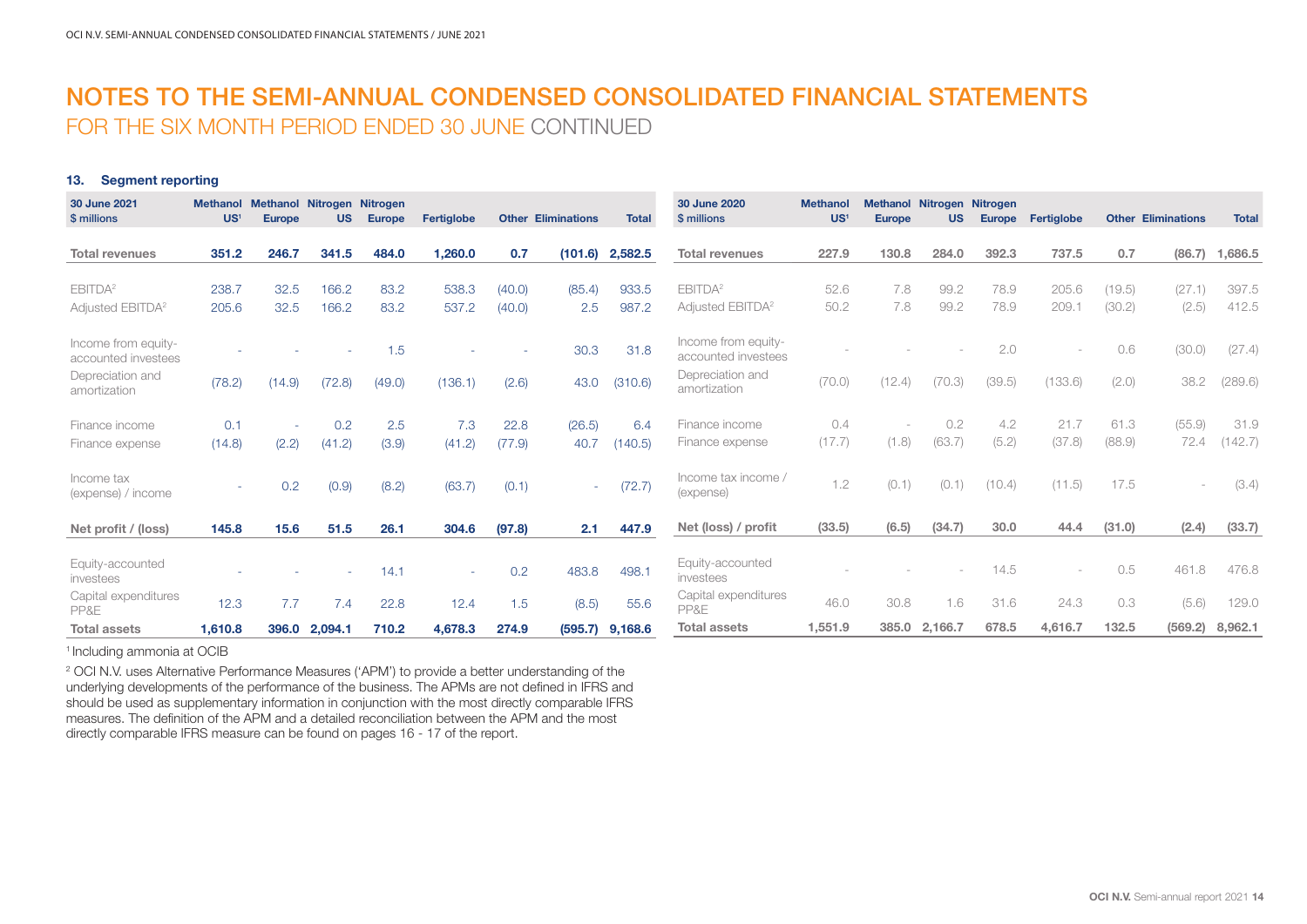#### 14. Provisions

There have been no significant changes in provisions compared to the situation as described in the consolidated financial statements for the year ended 31 December 2020, except for the provision for indemnifications.

#### Provision for indemnifications

In June 2021, OCI N.V. reached an agreement related to one of its indemnification provisions, as a result the historical provision of USD 23.6 million was reclassed to other payables as timing of payment is certain and due in July. The excess provision amounting to USD 1.1 million was released to the profit or loss and other comprehensive income.

#### 15. Contingencies

There have been no significant changes in contingencies compared to the situation as described in the consolidated financial statements for the year ended 31 December 2020, except for the EBIC free zone status.

#### EBIC free zone status

On 20 April 2013, the Administrative Court ruled in favor of EBIC for the reinstatement of EBIC to its previous status as a free zone entity in Egypt. The General Authority for Investment and Free Zones ('GAFI') filed an appeal before the Administrative Court. In May 2021, the Administrative Court rendered its final ruling in favor of EBIC.

#### 16. Subsequent events

No material subsequent events occurred.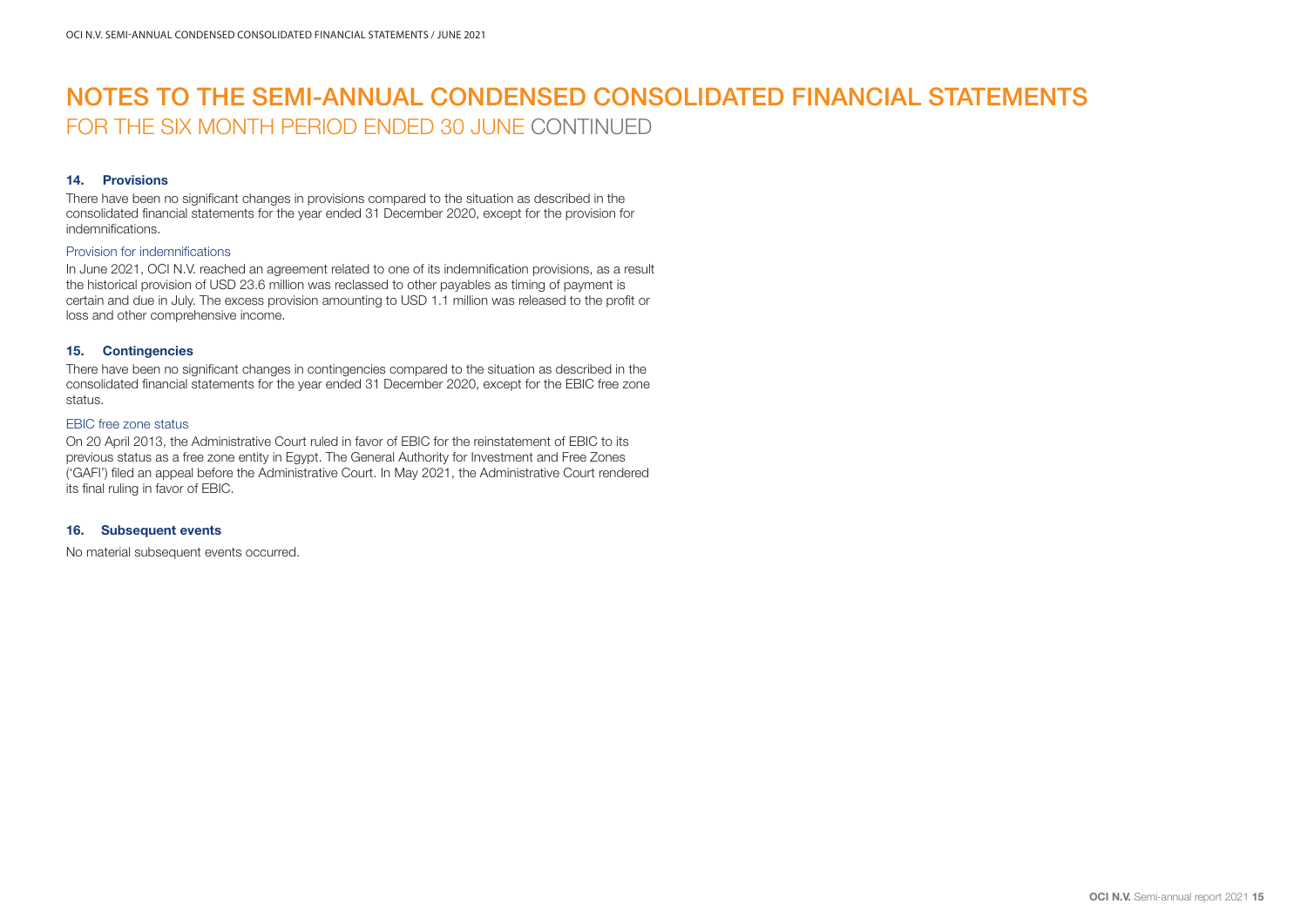### ALTERNATIVE PERFORMANCE MEASURES (APMs)

OCI presents certain financial measures when discussing OCI's performance, that are not measures of financial performance under IFRS. These non-IFRS measures of financial performance (also known as non-GAAP or alternative performance measures) are presented because management considers them important supplemental measures of OCI's performance and believes that similar measures are widely used in the industry in which OCI operates. OCI believes that an understanding of its financial performance is enhanced by reporting the following APMs:

- EBITDA
- Adjusted EBITDA
- Adjusted net income
- Free cash flow

EBITDA, adjusted EBITDA, adjusted net income and free cash flow are supplemental measures of financial performance that are not required by, or presented in accordance with, IFRS. Therefore, EBITDA, adjusted EBITDA, adjusted net income and free cash flow should be viewed as supplemental but not as a substitute for measures presented in the Consolidated Statement of Profit or Loss and Other Comprehensive Income, which are determined in accordance with IFRS.

External stakeholders should not consider EBITDA, adjusted EBITDA, adjusted net income and free cash flow (a) as an alternative to operating profit or profit/(loss) before taxation (as determined in accordance with IFRS) as a measure of our operating performance, and (b) as an alternative to any other measure of performance under IFRS. Because not all companies define adjusted EBITDA, EBITDA, adjusted net income and free cash flow in the same way, these measures may not be comparable to similarly titled measures used by other companies.

Definitions and explanations of the use of the APMs are described below. Reconciliations of the APMs to the most directly reconcilable line item are presented on the following pages.

#### EBITDA

EBITDA is defined as the total net profit before interest, income tax expenses, depreciation and amortization, foreign exchange gains and losses and income from equity accounted investees.

#### Adjusted EBITDA

Adjusted EBITDA is defined as EBITDA, adjusted for additional items and costs that management considers not reflective of our core operations.

#### Adjusted net income

Adjusted net income is the total net profit, adjusted for additional items and costs that management considers not reflective of our core operations.

#### Free cash flow

Free cash flow (FCF) reflects an additional way of viewing our liquidity that we believe is useful to our investors and is defined as cash flow reflecting the EBITDA for the year, change in working capital, maintenance capital expenditure, taxes paid, cash interest paid, lease payments, dividends from equity accounted investees, dividends paid to non-controlling interests and adjustment for other non-cash items.

#### Reconciliation of operating profit to adjusted EBITDA

| \$ million                    | 30 June 2021 | 30 June 2020 |
|-------------------------------|--------------|--------------|
| Operating profit              | 622.9        | 107.9        |
| Depreciation and amortization | 310.6        | 289.6        |
| <b>EBITDA</b>                 | 933.5        | 397.5        |
| APM adjustments               | 53.7         | 15.0         |
| <b>Adjusted EBITDA</b>        | 987.2        | 412.5        |

#### APM adjustments at EBITDA level

| \$ million                                   | 30 June 2021 | 30 June 2020 |
|----------------------------------------------|--------------|--------------|
| Natgasoline                                  | 64.7         | 23.8         |
| Unrealized result natural gas hedging        | (9.9)        | (0.9)        |
| Gain on purchase related to Fertiglobe       |              | (13.3)       |
| Transaction costs                            |              | 1.7          |
| Other including provisions                   | (1.1)        | 3.7          |
| <b>Total APM adjustments at EBITDA level</b> | 53.7         | 15.0         |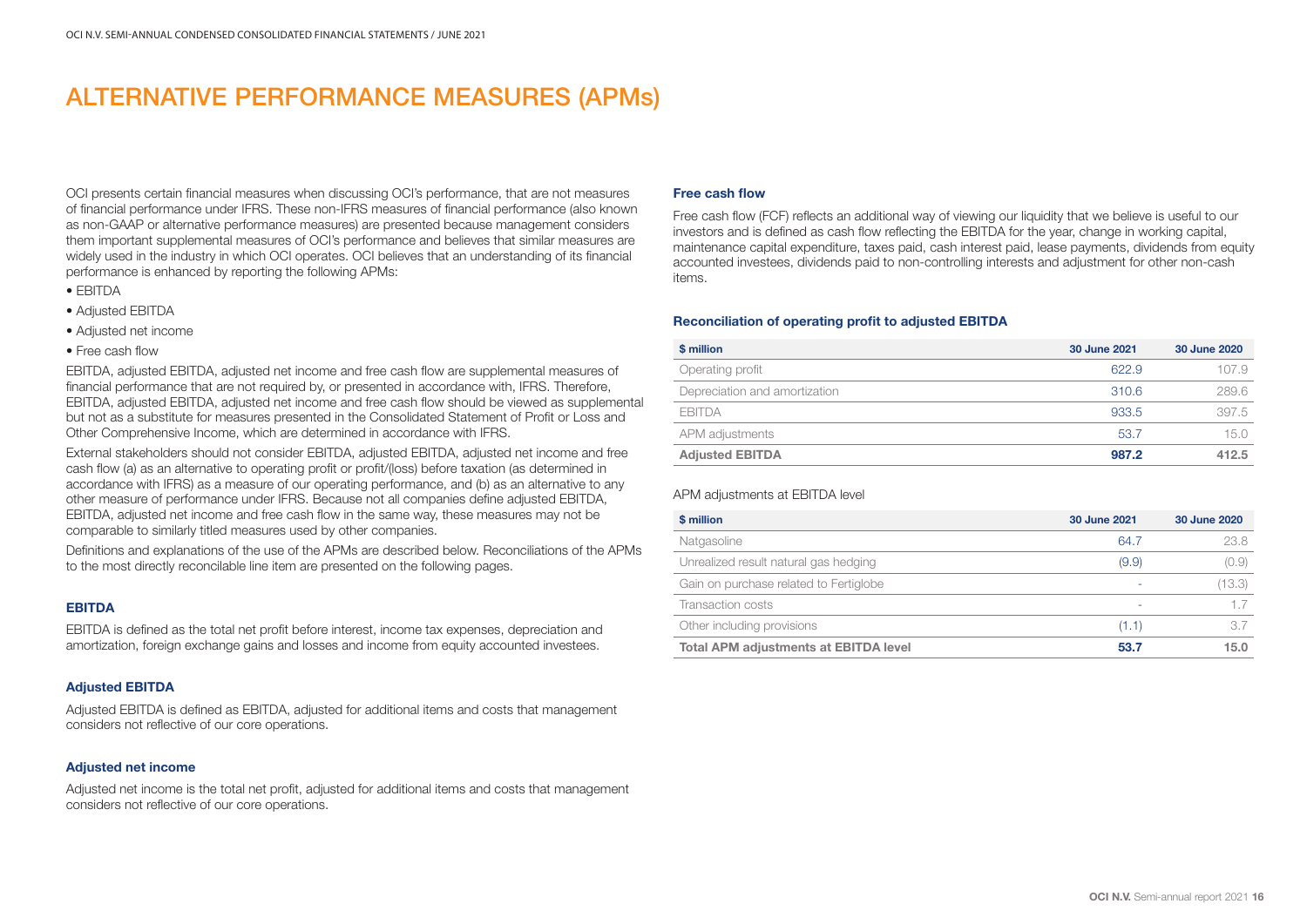# ALTERNATIVE PERFORMANCE MEASURES (APMs) CONTINUED

#### The main APM adjustments at EBITDA level in H1 2021 and H1 2020 relate to:

- Natgasoline is not consolidated and an adjustment of USD 64.7 million was made for OCI's 50% share in the plant's EBITDA in 2021. Natgasoline's contribution to adjusted EBITDA in 2020 was USD 23.8 million
- The unrealized results on natural gas hedge derivatives of USD (9.9) million in 2021 and USD (1.0) million in 2020 relate to hedging activities at OCI Beaumont and in the Netherlands
- Due to the final post-completion settlement related to Fertiglobe, a gain on purchase of USD 13.3 million was recorded in the income statement in 2020
- Other adjustments of USD (1.1) million in 2021 and USD 3.8 million in 2020 mainly relates to movements in provisions related to ongoing litigation and claims

| \$ million                                                            | 30 June 2021 | 30 June 2020 |
|-----------------------------------------------------------------------|--------------|--------------|
| Reported net profit / (loss) attributable to owners of the<br>Company | 244.9        | (83.8)       |
| Adjustments at EBITDA level                                           | 53.7         | 15.0         |
| Add back: Natgasoline EBITDA adjustment                               | (64.7)       | (23.8)       |
| Result from associate (change in unrealized gas hedging Natgas)       | (23.1)       | (0.8)        |
| Forex (gain) / loss on USD exposure                                   | (4.4)        | (16.3)       |
| Non-controlling interests adjustment / release interest accrual       | 2.0          | 7.1          |
| Accelerated depreciation                                              | 9.2          | 1.2          |
| Tax effect of adjustments                                             | (2.1)        | (0.5)        |
| Total APM adjustments at net profit / (loss) level                    | (29.4)       | (18.1)       |
| Adjusted net profit / (loss) attributable to owners of the<br>Company | 215.5        | (101.9)      |

#### The main APM adjustments at net profit / (loss) level in H1 2021 and H1 2020 relate to:

- Result from associate of USD (23.1) million in 2021 and USD (0.8) million in 2020 mainly relates to the unrealized results on natural gas hedge derivatives at Natgas
- FX impact of USD (4.4) million in 2021 and USD (16.3) million in 2020 relates to the foreign exchange gains or losses on loans and borrowings and related instruments on USD exposure carried at entities which do not have USD as functional currency
- Accelerated depreciation of USD 9.2 million in 2021 relates to the accelerated depreciation of the shiploader at Fertil
- Non-controlling interests adjustment of USD 5.0 million in 2021 and USD 7.1 million in 2020 is related to the calculated profit attributable to non-controlling interests on all APM adjustments and the release of the interest accrual
- Tax effect of adjustments of USD (2.1) million in 2021 and USD (0.5) million in 2020 is related to the calculated tax effect of all APM adjustments

#### Free cash flow

| \$ million                            | 30 June 2021 | 30 June 2020 |
|---------------------------------------|--------------|--------------|
| Cash flow from operating activities   | 830.7        | 238.1        |
| Maintenance capital expenditure       | (85.4)       | (142.5)      |
| Lease payments                        | (17.7)       | (18.9)       |
| Dividend to non-controlling interests | (33.7)       |              |
| Other non-operating items             | 29.4         | 4.8          |
| Free cash flow                        | 723.3        | 81.5         |